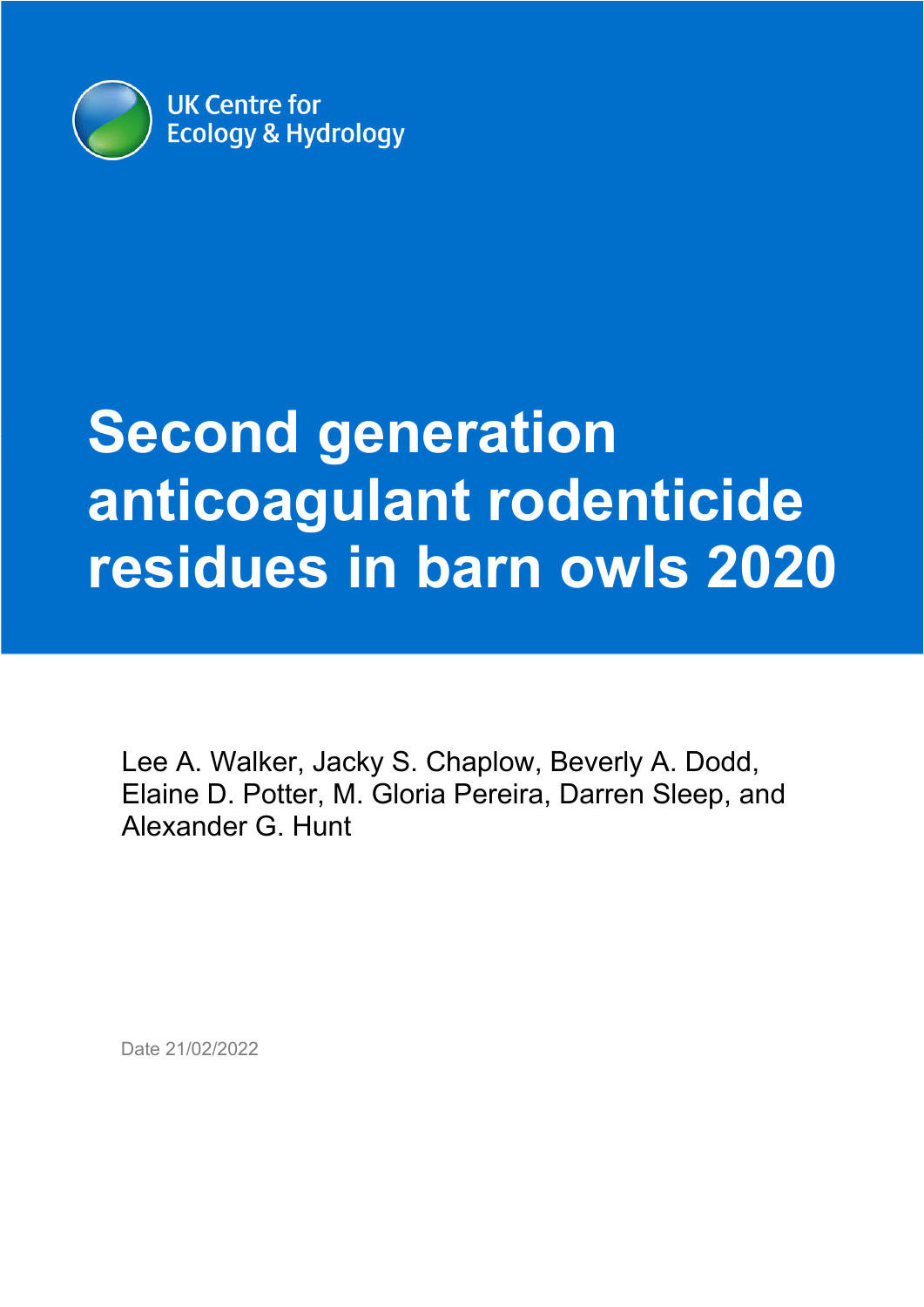- **Title** Second generation anticoagulant rodenticide residues in barn owls 2020
- **Client** Campaign for Responsible Rodenticide Use

**Confidentiality,**  © 2022 Campaign for Responsible Rodenticide Use (CRRU) **copyright and**  UK **reproduction** 

- **UKCEH reference** Project No. 05766
- **This report should**  Walker, L.A., Chaplow, J.S., Dodd, B.A., Hunt, A., Pereira, **be cited as**  M.G., Potter, E.D., Sleep, D., 2020. Second generation anticoagulant rodenticide residues in barn owls 2019. UKCEH contract report to the Campaign for Responsible Rodenticide Use (CRRU) UK, pp. 26
	- **UKCEH contact**  Lee A. Walker **details**  UK Centre for Ecology & Hydrology, Lancaster Environment Centre, Library Avenue, Bailrigg, Lancaster, LA1 4AP, UK

t: +44 (0)1524 595860 e: leew@ceh.ac.uk

**Author** Lee A. Walker, Jacky S. Chaplow, Beverly A. Dodd, Elaine D. Potter, M. Gloria Pereira, Darren Sleep, and Alexander G. Hunt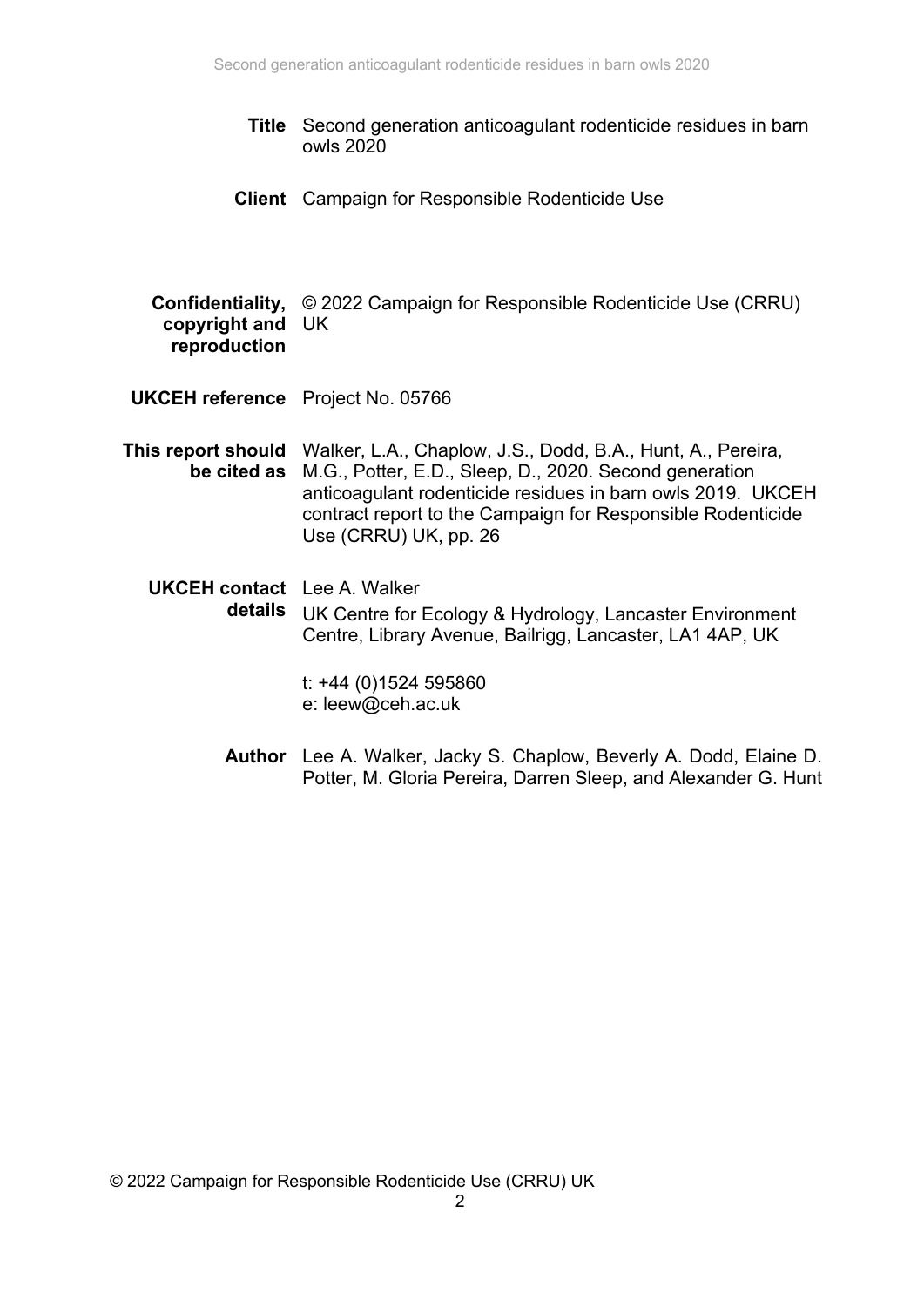# **Contents**

| 1              |                  |                                                                                                                                                          |    |  |  |  |  |
|----------------|------------------|----------------------------------------------------------------------------------------------------------------------------------------------------------|----|--|--|--|--|
| $\overline{2}$ |                  |                                                                                                                                                          |    |  |  |  |  |
|                | 2.1              | Exposure of non-target predators and their prey to second generation                                                                                     |    |  |  |  |  |
|                | 2.2 <sub>2</sub> | Changes in SGAR authorisations and implementation of stewardship 4                                                                                       |    |  |  |  |  |
|                |                  |                                                                                                                                                          |    |  |  |  |  |
| 3              |                  |                                                                                                                                                          |    |  |  |  |  |
| 4              |                  |                                                                                                                                                          |    |  |  |  |  |
|                | 4.1              |                                                                                                                                                          |    |  |  |  |  |
|                | 4.2              | Number of owls with liver AR residues above and below 100 ng/g wet wt.  9                                                                                |    |  |  |  |  |
|                | 4.3              | Concentrations of brodifacoum, difenacoum, bromadiolone and ∑SGARs in<br>the cohort of owls with residues <100 ng/g wet weight ("low" residues) and >100 |    |  |  |  |  |
|                |                  |                                                                                                                                                          |    |  |  |  |  |
| 5              |                  |                                                                                                                                                          |    |  |  |  |  |
| 6              |                  |                                                                                                                                                          |    |  |  |  |  |
| 7              |                  |                                                                                                                                                          | 19 |  |  |  |  |
|                |                  | Appendix 1 – Analytical method for determination of SGARs in liver tissues  22                                                                           |    |  |  |  |  |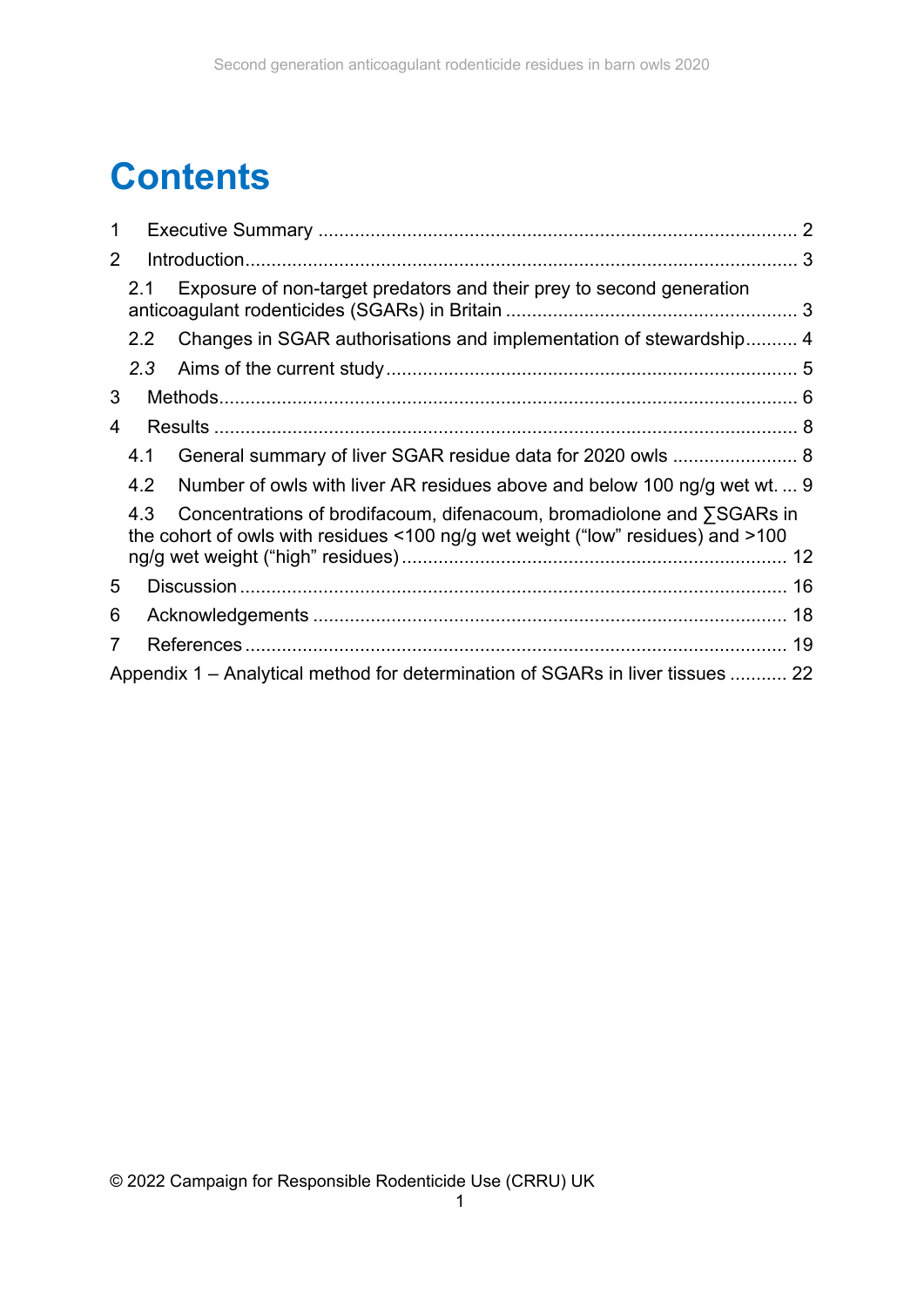# **1 Executive Summary**

The current report is the sixth in a series of annual reports that describe the monitoring of second generation anticoagulant rodenticide (SGAR) liver residues in barn owls *Tyto alba* in Britain. This work is an element of an overarching monitoring programme undertaken to track the outcomes of stewardship activities associated with the use of anticoagulant rodenticides. The barn owl is used for exposure monitoring as it is considered a sentinel for species that are generalist predators of small mammals in rural areas. The specific work reported here is the measurement of liver SGAR residues in 100 barn owls that died in 2020 at locations across Britain. The residue data are compared with those from 395 barn owls that died between 2006 and 2012 (hereafter termed baseline years), prior to changes in anticoagulant rodenticide (AR) authorisations and onset of stewardship.

As in the baseline years, the compounds detected most frequently in barn owls that died in 2020 were brodifacoum, bromadiolone, and difenacoum. Overall, 88% of the owls had detectable liver residues of one or more SGAR.

*Numbers of barn owls containing detectable residues of flocoumafen and difethialone.* There was no significant difference in the proportion of barn owls with detectable liver residues of flocoumafen between the baseline years and 2020. There was a significantly higher proportion of barn owls with detectable liver residues of difethialone in 2020 compared to baseline years (5% vs 0.3%) but it was lower than in some of the intervening years (2016-2019).

*The ratio of birds with* "*low" (<100 ng/g wet weight (wet wt.) vs "high" (>100 ng/g wet wt.)* concentrations for any single SGAR or for ∑SGARs. There were significantly higher proportion of birds from 2020 with "high" concentrations of brodifacoum and summed  $SGARs$  ( $\Sigma SGRs$ ) detected in their livers compared to baseline vears.

*Average concentrations of brodifacoum, difenacoum, bromadiolone and ∑SGARs in the cohort of owls with "low" residues (<100 ng/g wet wt.) and "high" residues (>100 ng/g wet wt.).* There was no significant difference between barn owls from baseline years and from 2020 in the concentrations of either "low" or "high" residues for all residues summed (∑SGARs), bromadiolone and difenacoum, or "high" brodifacoum residues. The median concentration of "low" brodifacoum residues was higher in birds from 2020 than in baseline years.

Overall, there were few differences in liver SGAR accumulation between barn owls that died in baseline years and in 2020, the eception being a potential increase brodifacoum residues. The lack of significant reductions in SGAR residues in barn owls in 2020 suggests that full implementation of stewardship since 2018 has yet to result in a statistically significant reduction in exposure of barn owls to SGARs.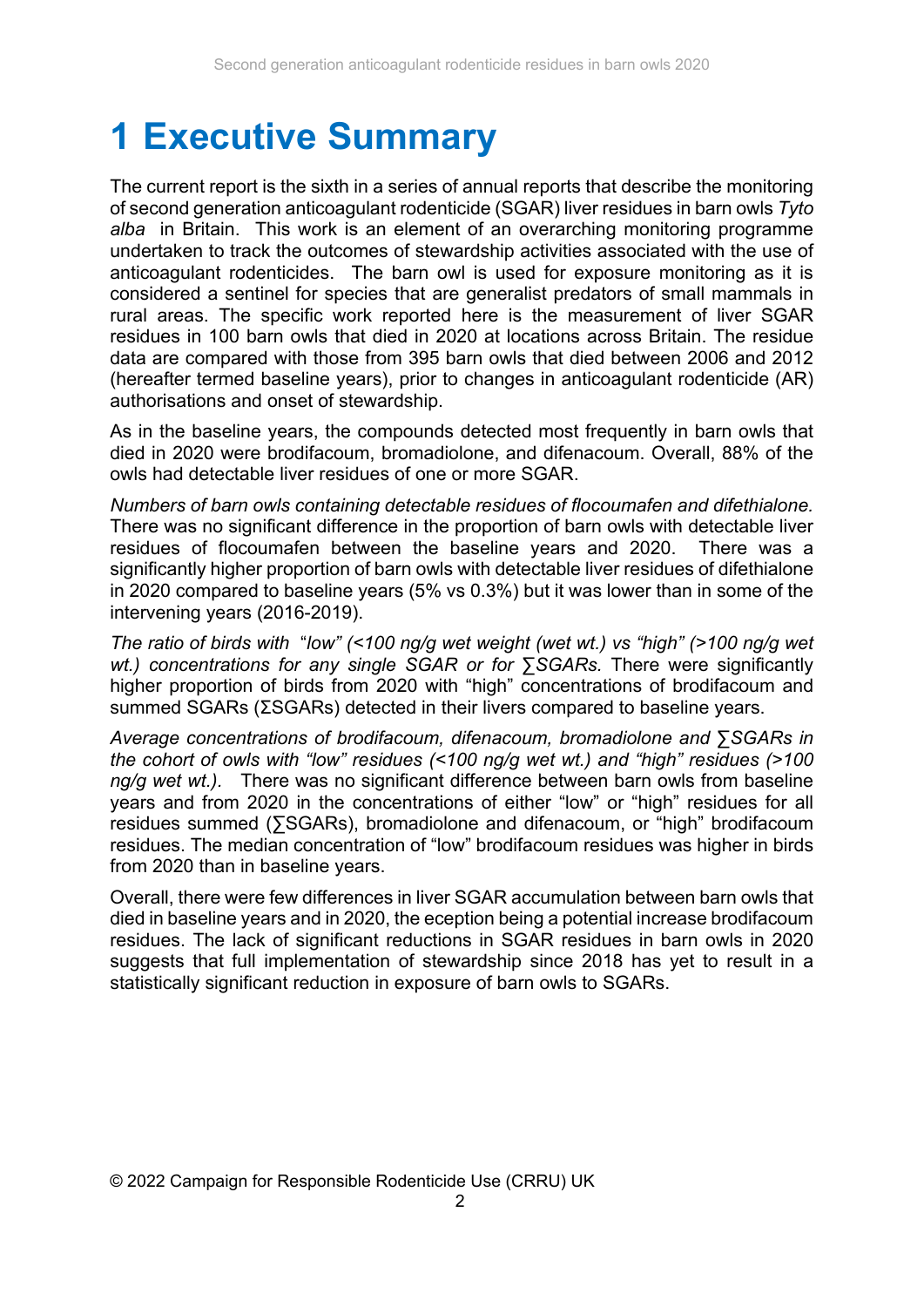## **2 Introduction**

The current report is the sixth in a series of annual reports describing the magnitude of second generation anticoagulant rodenticide (SGAR) liver residues in barn owls *Tyto alba* in Britain. The background to, rationale for, and aims of the study remain unchanged from those described in previous reports. They are repeated here in Sections 2.1-2.3 so that the current report can be read as a stand-alone publication.

### **2.1 Exposure of non-target predators and their prey to second generation anticoagulant rodenticides (SGARs) in Britain**

Avian and mammalian predators and scavengers in rural Britain are widely exposed to second generation anticoagulant rodenticides (SGARs) (McDonald et al., 1998; Newton et al., 1999; Shore et al., 2003a; Shore et al., 2003b; Shore et al., 2006; Walker et al., 2008a; Walker et al., 2008b; Dowding et al., 2010; Hughes et al., 2013; Walker et al., 2014; Ruiz-Suárez et al., 2016; Sainsbury et al., 2018). Defra's Wildlife Incident Investigation Scheme (WIIS)<sup>1</sup> and the Predatory Bird Monitoring Scheme (PBMShttp://pbms.ceh.ac.uk/) have suggest that exposure can lead to some mortalities. Exposure is generally thought to be secondary in most predators and scavengers but, as many species rarely feed on commensal rodents, exposure is likely due to feeding on non-target small mammal species (Rattner et al., 2014; Shore et al., 2015; Geduhn et al., 2016). In Britain, such non-target species are primarily wood mice *Apodemus sylvaticus* and bank voles *Myodes glareolus*, which will feed on bait they encounter (Brakes and Smith, 2005; Tosh et al., 2012). This exposure scenario may be most significant where SGARs are used around buildings and in open areas. The predominance of difenacoum and bromadiolone (compounds that historically were the only SGARs licensed for in and around buildings and open area use in Britain) in barn owl livers in past years is consistent with this assumption. However, these SGARs were also the most widely used compounds in Britain and residues in predators may simply reflect predominant usage (Shore, et al., 2015).

The barn owl can be considered as a sentinel for demonstrating exposure to SGARs in generalist predators of small mammals in rural areas in the UK and elsewhere; SGAR residues have been detected in this species in Canada, Denmark, France and Spain (Lόpez-Perea & Mateo, 2018). Monitoring of liver SGAR residues in barn owls in Britain has demonstrated increases in exposure largely through the 1980s and 1990s, and current widespread prevalence of residues (Walker, et al., 2014). However, there is no evidence of an associated adverse effect on barn owl populations. Previous declines in barn owl numbers are more likely to have been the indirect consequence of the earlier use of organochlorine pesticides and subsequent changes in the agricultural management of grassland (Smith and Shore, 2015). At the last comprehensive census of the population conducted during the period 1995-97, there was an estimated 4,000 breeding pairs of barn owls in the UK (Toms et al., 2001). More recently, the UK population has been estimated to be in the range 9,000 to

1

<sup>1</sup> Quarterly WIIS reports are available at http://www.hse.gov.uk/pesticides/topics/reducingenvironmental-impact/wildlife/wiis-quarterly-reports.htm

<sup>© 2022</sup> Campaign for Responsible Rodenticide Use (CRRU) UK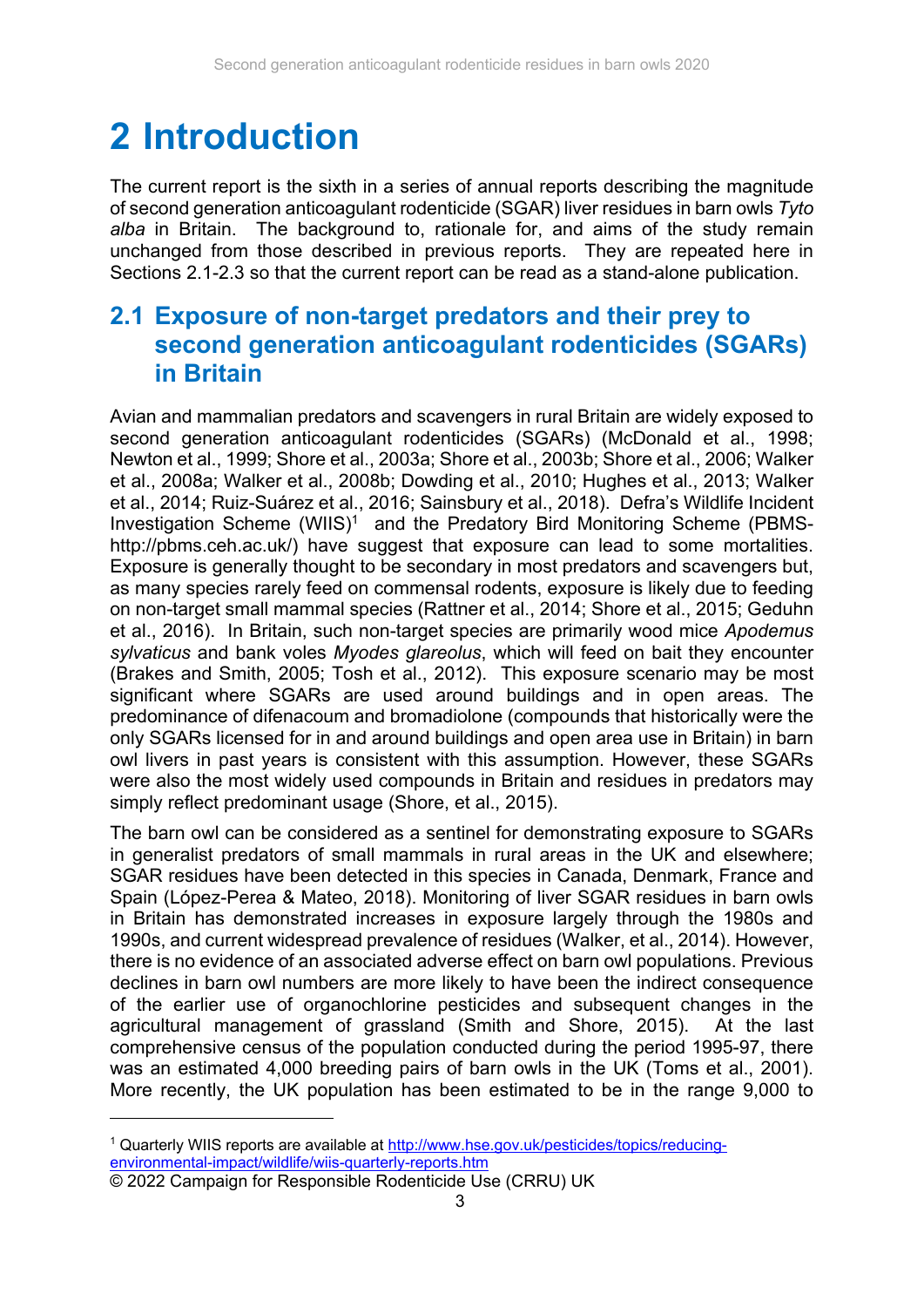12,000 breeding pairs (Prescott et al., 2019). Additionally in 2015 the barn owl population status in the UK was moved from amber to green on the UK Bird of Conservation Concern assessment and IUCN threat status category of Least Concern indicating that the species occurs regularly in the UK (Stansbury et al., 2021).

### **2.2 Changes in SGAR authorisations and implementation of stewardship**

Five SGARs are currently authorised for use in the United Kingdom - difenacoum, bromadiolone, brodifacoum, flocoumafen and difethialone. As previously stated, only difenacoum and bromadiolone were historically authorised for use both in and around buildings and in open areas in Britain. The other three compounds were restricted to indoor use as a mitigation measure to reduce unintentional primary and secondary exposure and poisoning of non-target species. However, a review of the available ecotoxicological data for the five SGARs concluded that they were indistinguishable in terms of environmental toxicity (risks to non-target species) and should be treated in the same way in terms of authorisation in the UK (Health & Safety Executive, 2012). This led to a change in the way authorisations are assessed and all five SGARs are currently eligible for broadly similar authorisations that can include in and around buildings and, potentially, open area use. However, industry has voluntarily agreed to make no applications for authorisations for the use of brodifacoum, difethialone and flocoumafen in open areas (A. Buckle pers. comm.).

The changes in authorisations for anticoagulant rodenticide (ARs) have been accompanied by the development and implementation of an industry-led stewardship scheme http://www.thinkwildlife.org/stewardship-regime/. Stewardship is intended to coordinate and deliver best practice in terms of use of ARs and thereby minimise (and reduce from current levels) exposure and risk to non-target species (Buckle et al., 2017). The stewardship scheme in the UK is being implemented by the Campaign for Responsible Rodenticide Use (CRRU- UK - http://www.thinkwildlife.org/about-crru/)

One element of stewardship is a requirement to monitor outcomes. This involves five elements:

- A periodic survey on the knowledge, attitudes and practices of all professional rodenticide users in order to observe changes over time. A baseline survey had been conducted in advance of regime implementation and follow-up studies were undertaken in 2017 and 2020.
- An annual report of WIIS data concerning vertebrate pesticides used in the UK.
- Reviews of the current state of knowledge of the distribution, severity and practical implications of anticoagulant resistance in UK rodents (Jones et al., 2019; Buckle et al., 2020).
- SGAR residues in the livers of barn owls from across Britain are monitored annually to determine whether there has been any change in exposure in this wildlife sentinel.
- The breeding success at 130 selected barn owl nest sites located across five regions of the UK are monitored to determine year on year fluctuations in nest productivity (see Prescott et al., 2019). This is to examine certain barn owl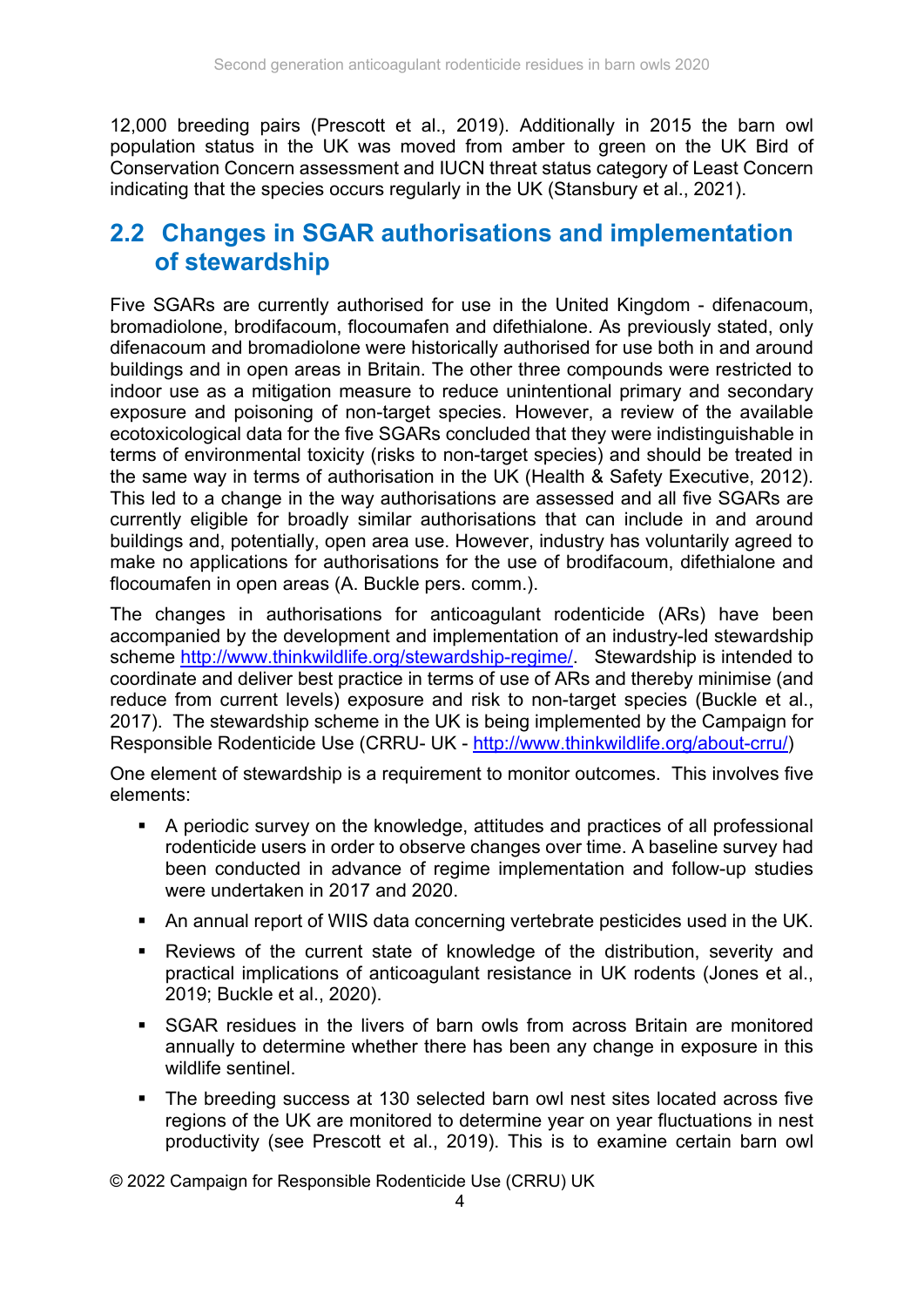breeding parameters in the presence of the SGAR residues found in the UK barn owl population.

This report relates to the monitoring of SGAR residues in barn owls.

The ways in which monitoring of SGAR residues in barn owls could be used to assess the impacts on non-targets of change in authorisation and associated stewardship were outlined in a report by Shore et al. (2014). That report described an analysis that examined how long it would take to detect change [of 10%, 20% and 50%] in liver SGAR concentrations from average levels of 395 barn owls that died between 2006 and 2012 (i.e. before the implementation of stewardship). The dataset of residues for 395 barn owls was considered to be a baseline against which to measure future change.

Annual monitoring of liver SGAR residues in barn owls is currently conducted in support of stewardship and uses birds that died in 2016 and in later years—changes in authorisations and implementation of stewardship relate to 2016 and thereafter. This report considers birds that died in 2020.

#### *2.3* **Aims of the current study**

The rationale for using data on SGAR residues in barn owls that died between 2006 and 2012 as a baseline measurement against which future changes would be assessed is described by Shore et al. (2014). This time period was chosen partly because all measurements had been made using Liquid Chromatography Mass Spectrometry (LCMS), which is more sensitive than older fluorescence methods in terms of detecting residues (Dowding, et al., 2010; Shore, et al., 2015).

The current report describes liver SGAR concentrations in barn owls that died in 2020. In this report, we compare SGAR residues in a sample of 100 barn owls that died in 2020 with those in barn owls that died between the 2006 and 2012 (baseline) years. We also include, for information purposes, summaries of the data obtained for birds that died in 2015 (pre-stewardship) and the intervening years. The stewardship scheme for anticoagulant rodenticides came into force in mid-2016 as re-registration of products for use in the UK was completed with a requirement for proof of competence at point of sale. Further stewardship measures came into effect in 2017 and 2018.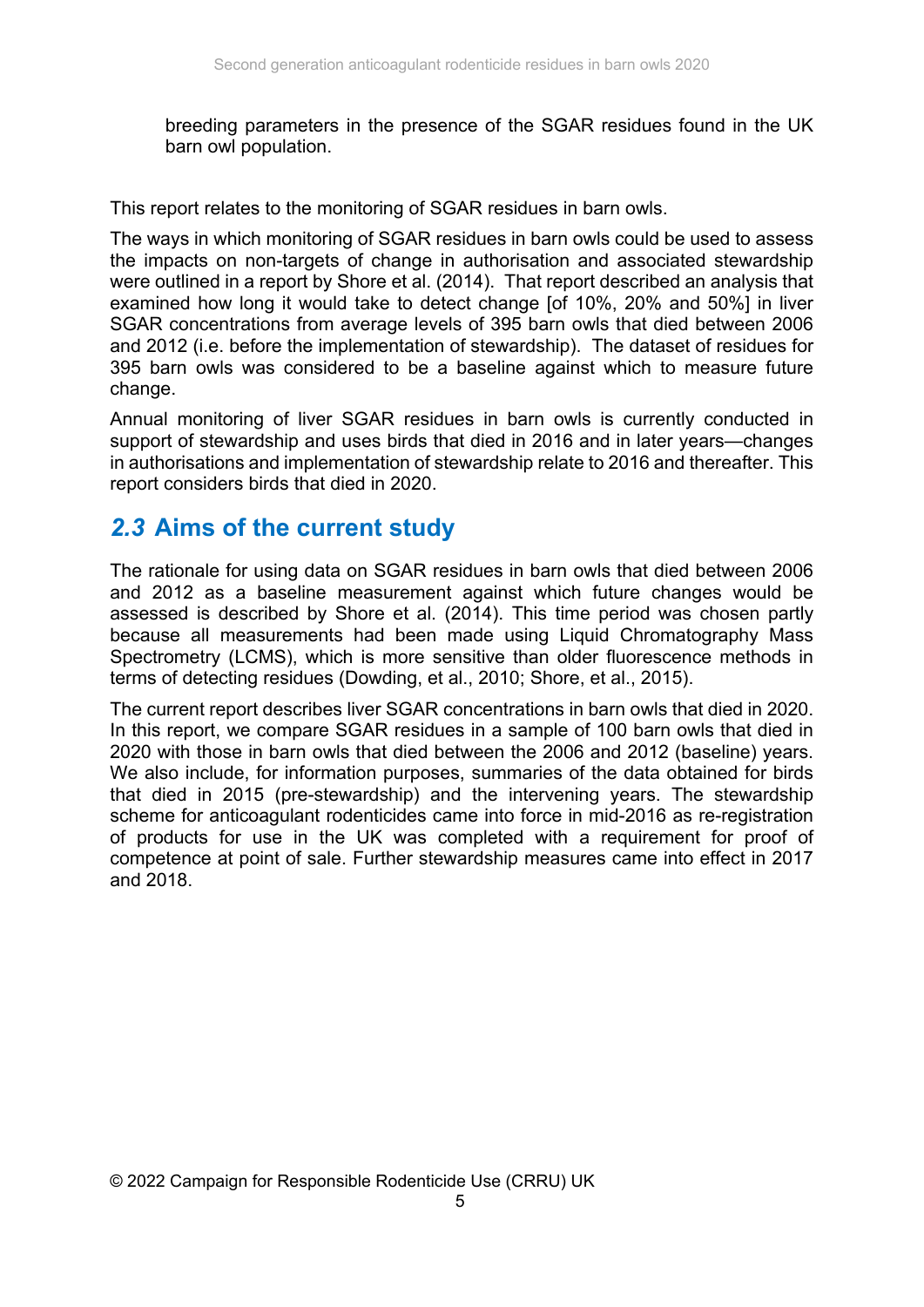### **3 Methods**

We analysed 100 barn owls for liver SGAR residues. The owls were collected as part of the Predatory Bird Monitoring Scheme (PBMS). Carcasses were submitted to the PBMS by members of the public throughout the year and were from across the whole of Britain, although predominantly England (Figure 1). All barn owls received by the PBMS were autopsied and they were found to have died from various causes, but mainly from road traffic collisions or starvation. As with the 2019 cohort, in all but one bird, any haemorrhaging detected at postmortem in birds was always associated with signs of trauma and so there was no clear evidence that those individuals had died from anticoagulant rodenticide poisoning. The one remaining bird showed pooling of blood in the buccal cavity, heavy bruising on left pectoral muscle and subcutaneuos haemorrhaging, bruising on left wing muscle, and a small amount of haemorrhage in skull that are consistent with SGARs contributing to the death of the bird . The bird had been found in a brick barn and there were no obvious causes of physical trauma.



**Figure 1. Provenance of the barn owls that died in 2020 and were analysed for liver SGAR residues**

The composition of the 100 birds collected in 2020 was 31 adults (17 males, 14 females) and 69 first-years (39 males, 30 females); first year birds were individuals hatched in the current or previous year. Overall, the percentage of adults in the 2020 sample was 31% and so within the confidence limits of the baseline dataset (mean: 29.5%, 95% confidence limits: 20.4 – 38.7%). Age has an effect on the magnitude of residues accumulated by barn owls (Walker et al., 2014) and consistency between years in the proportion of adults in the sample is therefore important. For birds received by the PBMS and not analysed, tissue samples are retained in the PBMS tissue archive.

© 2022 Campaign for Responsible Rodenticide Use (CRRU) UK Liver subsamples were analysed for difenacoum, bromadiolone, brodifacoum, flocoumafen and difethialone. Chemical determination of residues was by Liquid Chromatography Mass Spectrometry and a summary of the analytical methods can be found in Appendix 1 of this report. AR concentrations in this report are given as ng/g wet weight (wet wt.) throughout. Data used from the report by Shore et al. (2014) were multiplied by 1000 to convert them from µg/g wet wt. to ng/g wet wt.; for example, 0.1 µg/g wet wt. is equivalent to 100 ng/g wet wt.. Limits of detection (LoD) for each compound were 1.5 ng/g wet wt. for all compounds except difethialone that had a LoD of 3.0 ng/g wet wt., which is consistent over the baselineand monitoring period. Mean (± SD) recovery for deuterated bromadiolone and brodifacoum standards that were added to each of the 100 samples was 76.6±5.9 and 79.4±5.3%, respectively.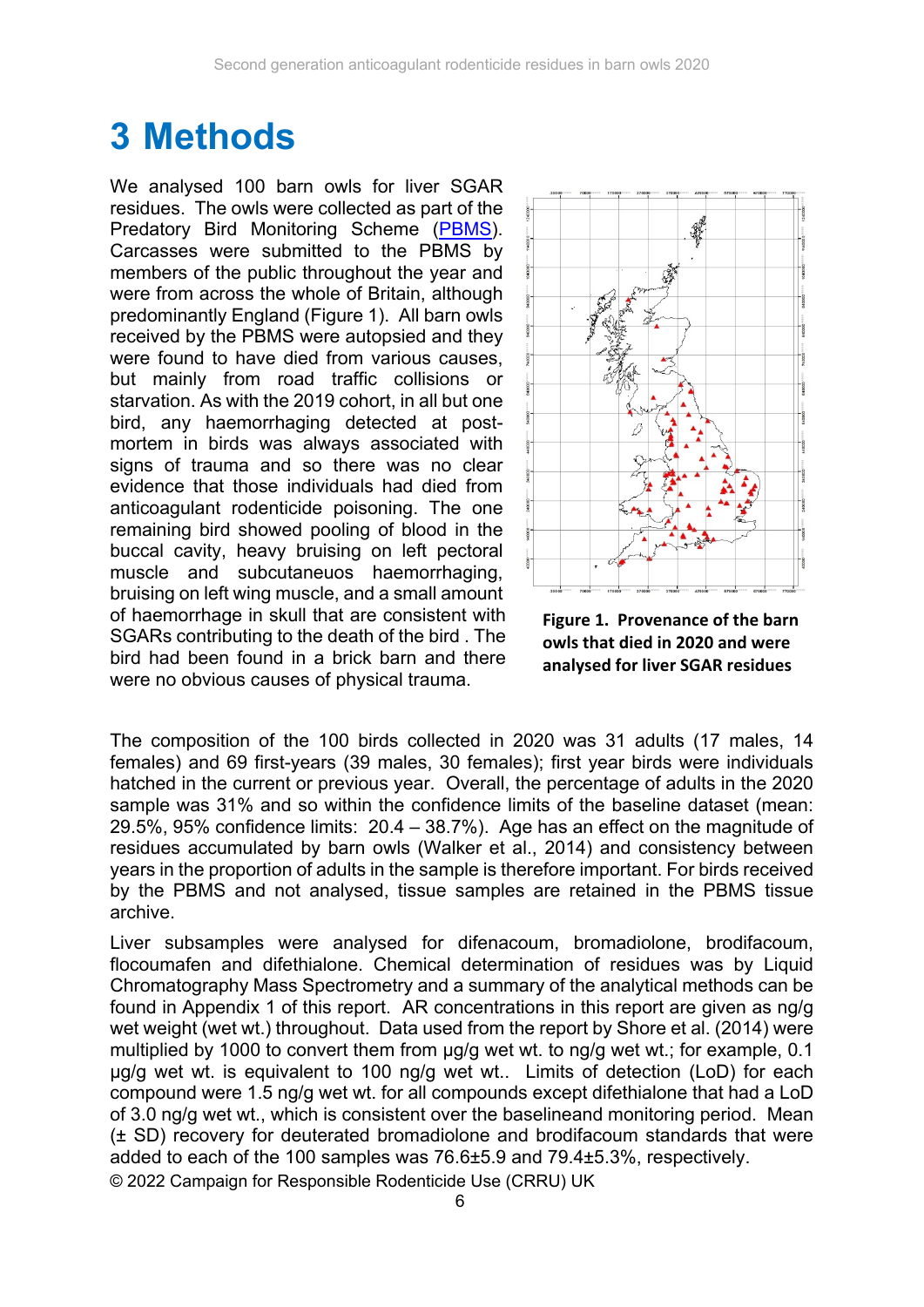Shore et al. (2014) outlined how new data on residues should be compared to the baseline dataset. For statistical reasons, this involves dividing the residue data into two populations: (i) so called "low" residues which are <100 ng/g wet wt. and include nondetected values (assigned a numerical value of zero), and (ii) "high" residues which are >100 ng/g wet weight. These two datasets were analysed separately. This approach was used for liver difenacoum, bromadiolone and brodifacoum residues and for summed concentrations (∑SGARs); summed residues were calculated as the arithmetic sum of the residues of any of the five SGARs that were measured. For flocoumafen and difethialone, there were few barn owls in the baseline dataset with liver residues of either compound and statistical comparison with concentrations in later years was not possible. Change in exposure to each of these two compounds was assessed through comparison of the proportion of birds with detectable residues in baseline and in subsequent years.

Overall, three metrics of change were assessed as per Shore et al. (2014):

- a) Change in the ratio of birds with detectable residues of flocoumafen and difethialone
- b) Changes in the ratio *number of owls with "high" concentrations: number of owls with "low" concentrations* for brodifacoum, difenacoum, bromadiolone, ∑SGARs
- c) Change in "low" and "high" concentrations of brodifacoum, difenacoum, bromadiolone, and summed SGARs (∑SGARs)

A summary of the proportion of birds with detectable residues of flocoumafen and difethialone in 2018 (metric (a)) is given in Section 4.1. This metric is also given for the other SGARs and for ∑SGARs but for information only. The above metrics for (b) and (c) are reported in sections 4.2 and 4.3, respectively. Comparisons between baseline years and 2020 for the proportions of birds that had detectable residues were by Fisher's Exact test. Comparisons of liver SGAR concentrations between owls that died in baseline years and in 2020 were conducted by Mann-Whitney U tests. A probability level of P<0.05 was taken as statistically significant.

Although comparison between the baseline and current year is the metric required for stewardship reporting, change over years can also be informative and the change in metrics from baseline is shown for years 2015 to 2020 for information (Figures 3-6). This is the first year that time trend analysis was conducted on prevalence and magnitude of detected residues and the magnitude of residues.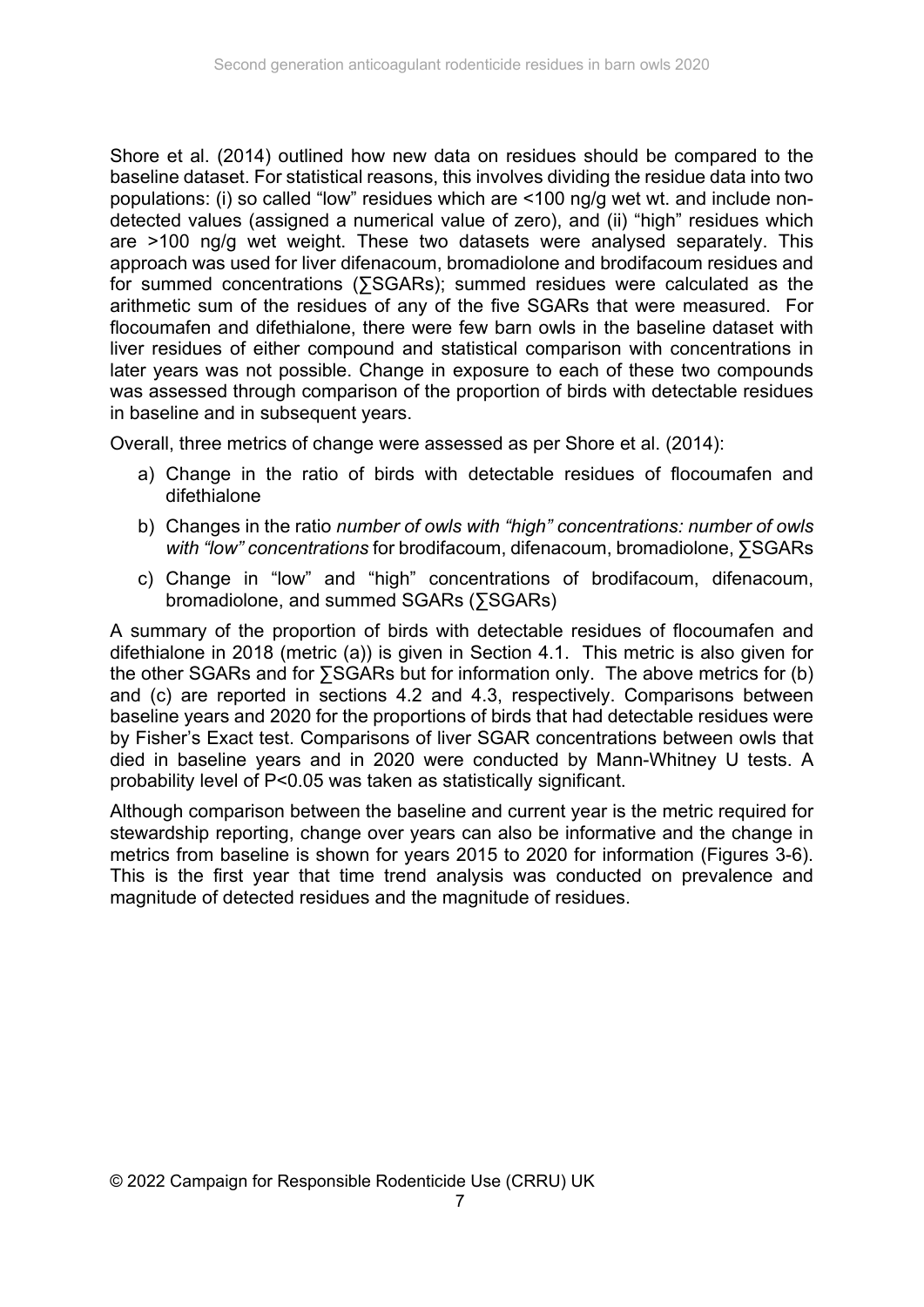### **4 Results**

### **4.1 General summary of liver SGAR residue data for 2020 owls**

As in the baseline and subsequent years, the compounds detected most frequently in barn owls that died in 2020 were bromadiolone, difenacoum and brodifacoum. Between 56% and 76% of 2020 owls contained detectable residues of each of these compounds (Table 1). Overall, 88% of owls in 2020 had detectable liver residues of one or more SGAR. The equivalent figure in the baseline years was 81% and it has varied between 78% (2016) and 94% (2015) subsequently (Figure 2). Some 73% of the owls in 2020 had multiple compounds in their livers.

*Table 1.* Proportion of barn owls that died in 2020 and had non-detected and detected liver bromadiolone, difenacoum, brodifacoum, ∑SGARs and multiple SGAR residues**.** 

|              | Brom <sup>1</sup> | Difen <sup>1</sup> | Brod <sup>1</sup> | ⋝SGARs | multiple<br>residues |
|--------------|-------------------|--------------------|-------------------|--------|----------------------|
| non-detected | 39                | 43                 | 24                | 12     | 27                   |
| detected     | 61                | 57                 | 76                | 88     | 73                   |
| % detected   | 61%               | 57%                | 76%               | 87%    | 73%                  |

*1 Brom: bromadiolone, Difen: difenacoum, Brod: brodifacoum*

One of the metrics for stewardship is the proportion of barn owls with detectable liver flocoumafen or difethialone residues in 2020 compared with in baseline years. Similarly to previous monitoring years, except 2016, there was a significantly higher proportion of birds with detectable liver residues of difethialone in 2020 than in baseline years (Fisher exact test, P=0.002). Flocoumafen had the same level of prevalence in 2020 as in baseline years, namely 3% of birds had detectable residues of this compound (Table 2). Linear regression analysis on the proportion of barn owls that had detected residues indicated that for both flocoumafen and difethialone there was not a significant time trend (F1,5≤2.56, P≥0.171).

**Table 2.** Proportion of barn owls that had non-detected and detected liver concentrations of flocoumafen and difethialone

|                         | <b>Flocoumafen</b> |      | <b>Difethialone</b> |      |  |
|-------------------------|--------------------|------|---------------------|------|--|
|                         | <b>Baseline</b>    | 2020 | <b>Baseline</b>     | 2020 |  |
| non-detected            | 383                | 97   | 394                 | 95   |  |
| detected                | 12                 | 3    |                     | 5    |  |
| % Detected              | 3%                 | 3%   | 0.3%                | 5%   |  |
| $P$ -value <sup>1</sup> |                    |      | Ი ᲘᲘ16              |      |  |

*1 P-value determined by Fisher's exact test.*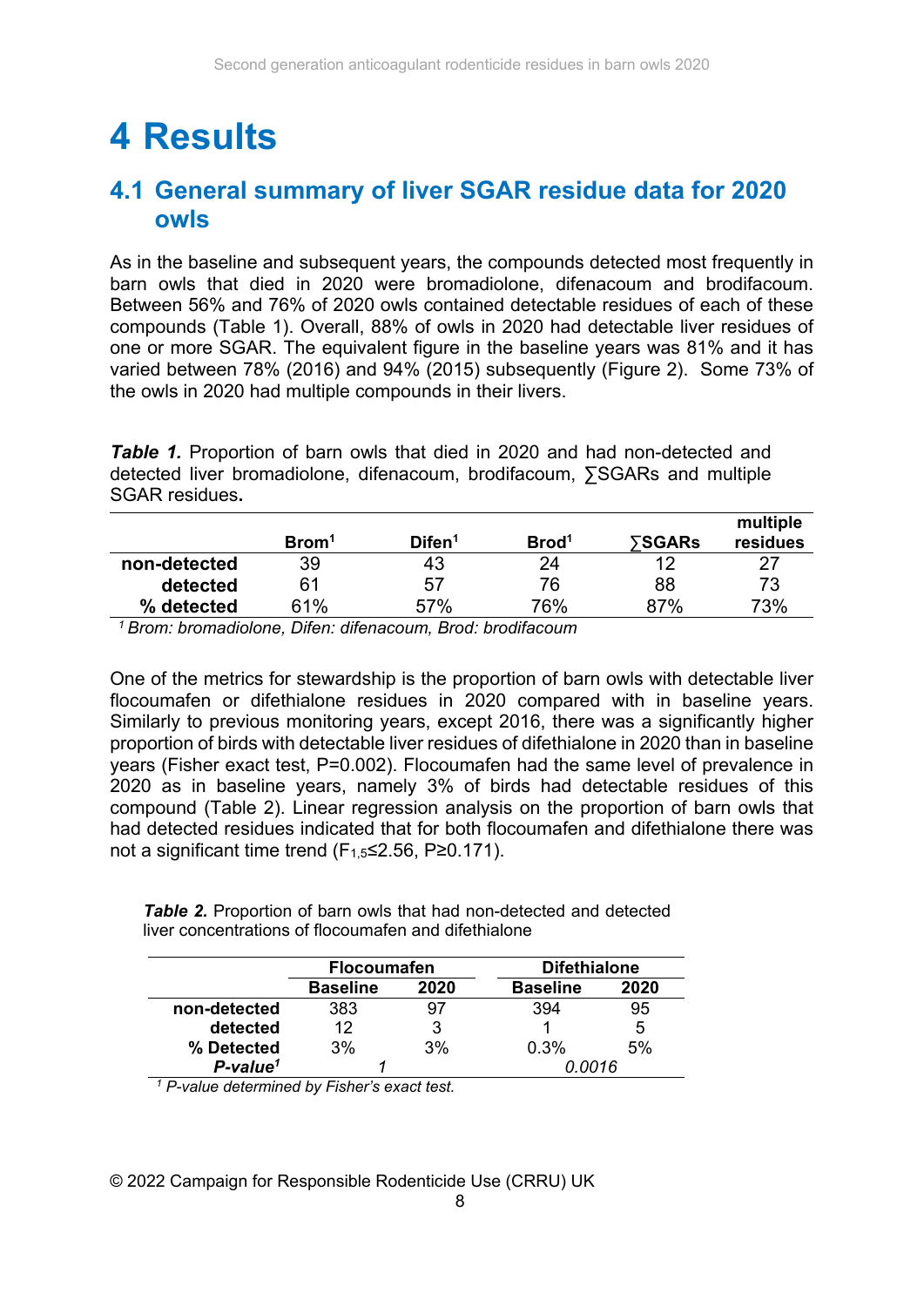

*Figure 2.* Percentage of barn owls with detected residues of SGARs in their liver. No birds found in 2016 had detectable residues of flocoumafen in their liver. Brom: bromadiolone; Difen: difenacoum; Brod: brodifacoum; Floc: flocoumafen, Difeth: difethialone.

### **4.2 Number of owls with liver AR residues above and below 100 ng/g wet wt.**

This analysis was conducted for brodifacoum, difenacoum, bromadiolone and ∑SGARs only.

For bromadiolone and difenacoum there was no significant difference between barn owls from baseline years and 2020 in the ratio of birds with "low" (<100 ng/g wet wt.) vs "high" (>100 ng/g wet wt.). However, there was a significantly higher proportion of birds with "high" concentrations of brodifacoum and ∑SGARs (Table 3 and Figure 3).

The percentages of owls with "high" residues in all six monitoring years/periods are shown in Figure 3. This is the first year during the monitoring period that the values for brodifacoum, exceeded 6% and that the value for ∑SGARs exceeded 20%. There was no statistically significant correlation between the proportion of owls with "high" bromadiolone, difenacoum, or ∑SGARs concentrations and year for baseline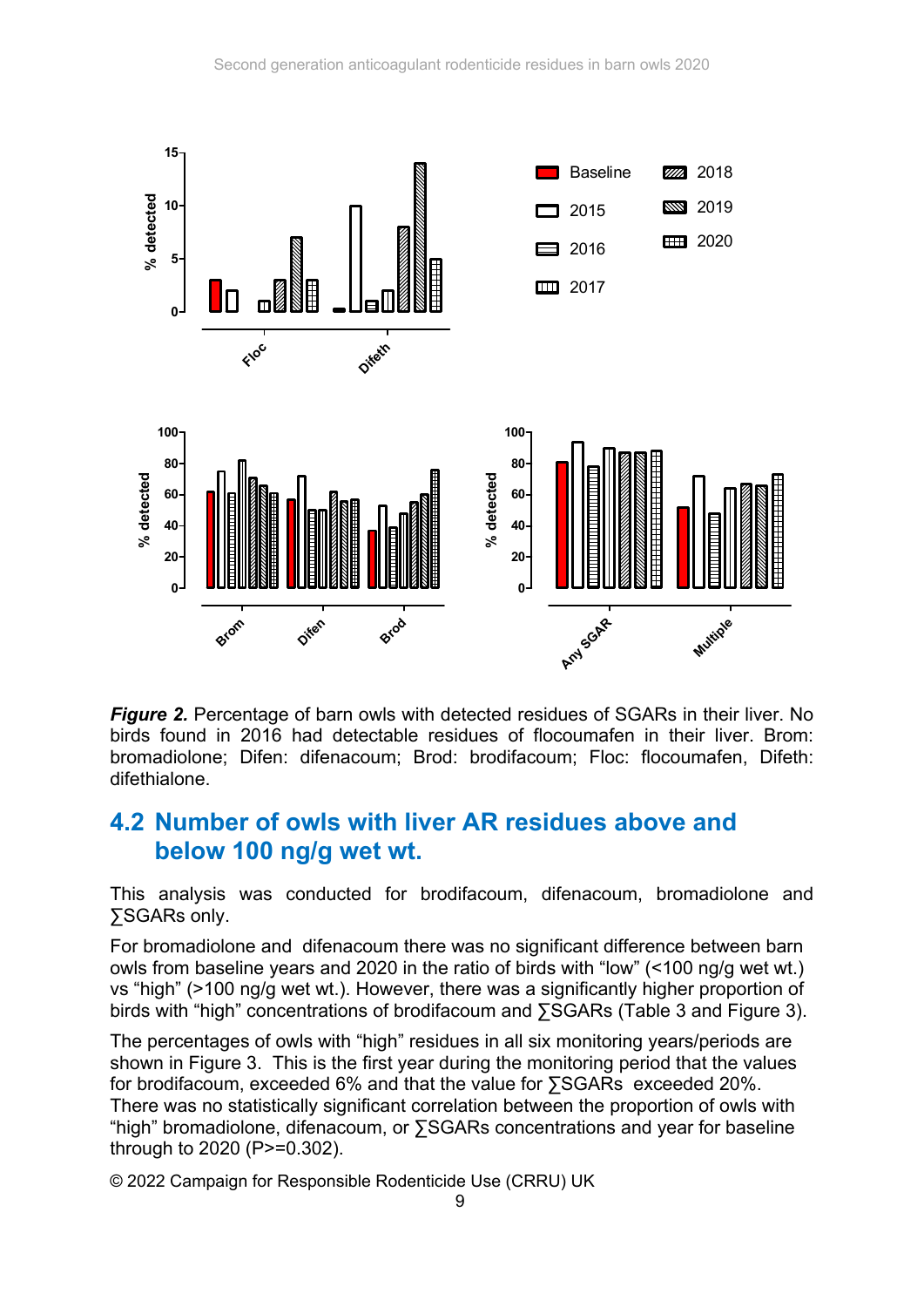Linear regression analysis on the proportion of barn owls that had "high" concentration detected indicated that there was no statistically significant time trend for bromodialone, difenacoum or ∑SGARs (F1,5≤2.72, P≥0.160). This was also the case for brodifacoum, but the analysis was close to significance (F1,5≤5.71, P=0.062) and spearman rank correlation analysis showed a positive relationship between proportion of birds with "high" brodifacoum concentrations and year (Spearman r=0.927, P=0.007). Visual inspection of the data (Fig. 3) suggests that these relationships are highly reliant upon the result for 2020, which appears to be notably high compared to other years.

| and ingli (2100 lig/g wet wt.) concentrations of SOARS in their liver |                     |      |                   |       |                 |                    |                 |       |  |
|-----------------------------------------------------------------------|---------------------|------|-------------------|-------|-----------------|--------------------|-----------------|-------|--|
|                                                                       | <b>Bromadiolone</b> |      | <b>Difenacoum</b> |       |                 | <b>Brodifacoum</b> |                 | ⋝SGAR |  |
| Conc.                                                                 | <b>Baseline</b>     | 2020 | <b>Baseline</b>   | 2020  | <b>Baseline</b> | 2020               | <b>Baseline</b> | 2020  |  |
| $<$ 100 ng/g                                                          | 376                 | 94   | 375               | 100   | 381             | 84                 | 329             | 72    |  |
| "low"                                                                 |                     |      |                   |       |                 |                    |                 |       |  |
| $>100$ ng/g                                                           | 19                  | 6    | 20                | 0     | 14              | 16                 | 66              | 28    |  |
| "high"                                                                |                     |      |                   |       |                 |                    |                 |       |  |
| % high                                                                | 4.8%                | 6%   | 5.1%              | $0\%$ | 3.5%            | 16%                | 17%             | 28%   |  |
| $P$ -value <sup>1</sup>                                               | 0.612               |      | 0.019             |       | < 0.0001        |                    | 0.015           |       |  |

**Table 3.** Number of barn owls that had "low" (non-detected and <100 ng/g wet wt.) and "high" (>100 ng/g wet wt.) concentrations of SGARs in their liver

*1 P-value determined by Fisher's exact test, P<0.05 are considered statistically significant*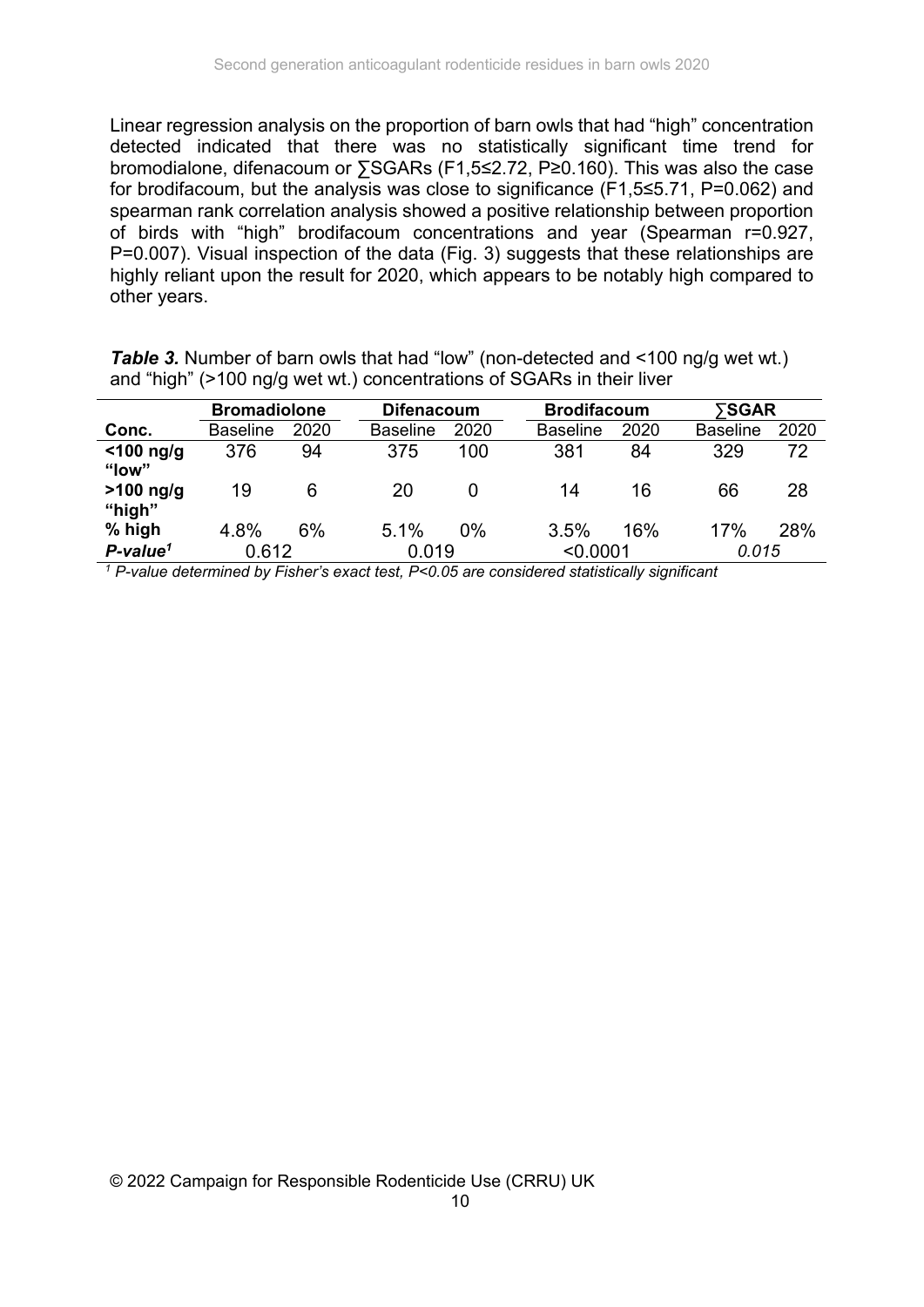

*Figure 3***.** Proportion of barn owls with "high" (>100 ng/g wet wt.) liver SGAR concentrations. No birds found in 2020 had "high" residues of difenacoum in their liver. Statically significant differences between baseline and a subsequent year are indicated  $* = P < 0.05$ , \*\*\*\* = P<0.0001).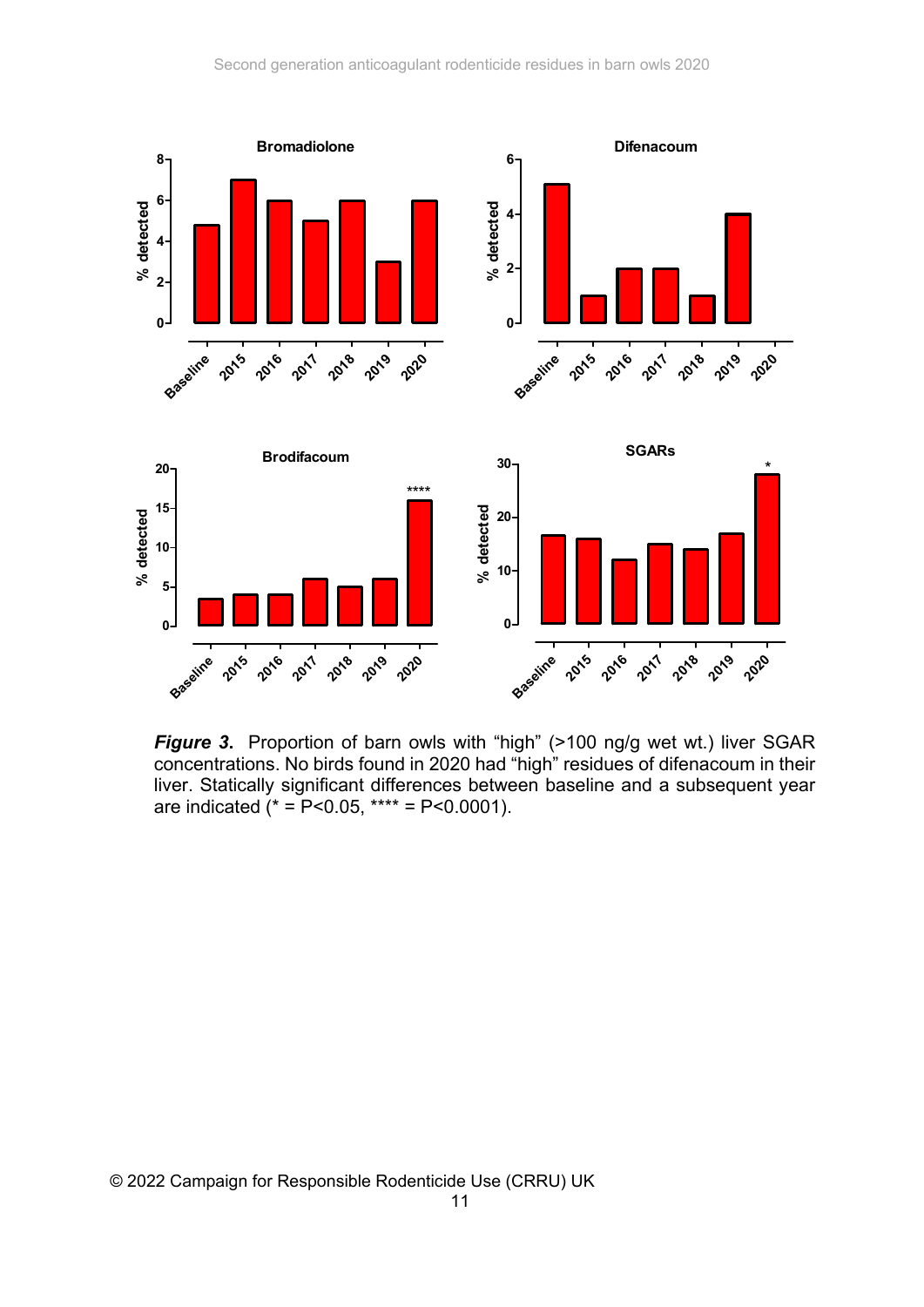### **4.3 Concentrations of brodifacoum, difenacoum, bromadiolone and ∑SGARs in the cohort of owls with residues <100 ng/g wet weight ("low" residues) and >100 ng/g wet weight ("high" residues)**

For ΣSGARs, there was no significant difference between barn owls from baseline years and 2020 in the magnitude of either "low" or "high" residues (Tables 4 and 5). This was also true for "low" residues of bromadiolone and difenacoum and "high" residues of bromadiolone, while there were too few birds with "high" residues in order test whether the magnitude of residues were significantly different between baseline years and 2020 for difenacoum. For brodifacoum, the "low" residues were significantly higher in birds from 2020 compared with the baseline years, but there was no significant difference between 2020 and baseline years for the magnitude of "high" residues.

Although comparison between the baseline and current year is the metric required for stewardship monitoring, change over years can also be informative and is shown in Figures 4 and 5. There were few apparent temporal trends — the 75th percentile and median concentrations for "low" concentrations tended to be lowest in year 2016 and 2017 (Figure 4). The descriptive statistics for "high" concentrations have generally been similar among years (Figure 5). The exception to these observations is for "low" brodifacoum concentration where the last two years are significantly higher than the base line and there is a positive correlation between median concentration and year (Spearman rank correlation, P<0.001).

**Table 4.** Median,  $25<sup>th</sup>$  percentile (Q1), and  $75<sup>th</sup>$  percentile (Q3) concentrations (ng/g wet wt.) of bromadiolone, difenacoum and brodifacoum in barn owl livers. Nondetected values were assigned a score of zero. Sample numbers (N) given in Table 3.

|                 |                         |        | Bromadiolone <sup>2</sup> |      | Difenacoum <sup>2</sup> |     |                | <b>Brodifacoum</b> |     |      |
|-----------------|-------------------------|--------|---------------------------|------|-------------------------|-----|----------------|--------------------|-----|------|
| Conc.           |                         | Median | Q1                        | Q3   | Median                  | Q1  | Q <sub>3</sub> | Median             | Q1  | Q3   |
| < 100           | <b>Baseline</b>         | 5.0    | 0.0                       | 17.8 | 3.1                     | 0.0 | 12.3           | 0.0                | 0.0 | 5.9  |
| ng/g<br>wet wt. | 2020                    | 2.5    | 0.0                       | 15.8 | 2.0                     | 0.0 | 9.0            | 5.7                | 0.0 | 20.2 |
| (low)           | MW value <sup>1</sup>   | 16660  |                           |      | 17863                   |     |                | 9845               |     |      |
|                 | P-value                 | 0.374  |                           |      | 0.446                   |     |                | < 0.0001           |     |      |
| >100            | <b>Baseline</b>         | 179    | 114                       | 224  | 136                     | 115 | 160            | 347                | 133 | 923  |
| ng/g<br>wet wt. | 2020                    | 124    | 118                       | 166  | <b>ND</b>               |     | ٠              | 405                | 252 | 545  |
| (high)          | $MW$ value <sup>1</sup> | 39     |                           |      |                         |     |                | 110                |     |      |
|                 | P-value                 | 0.266  |                           |      |                         |     |                | 0.950              |     |      |

*1 Mann-Whitney U value* 

*2 None of the 100 barn owls tested had detected "high" residues of difenacoum and so it was not possible to compare between concentrations for the baseline years and 2020 for this compound.*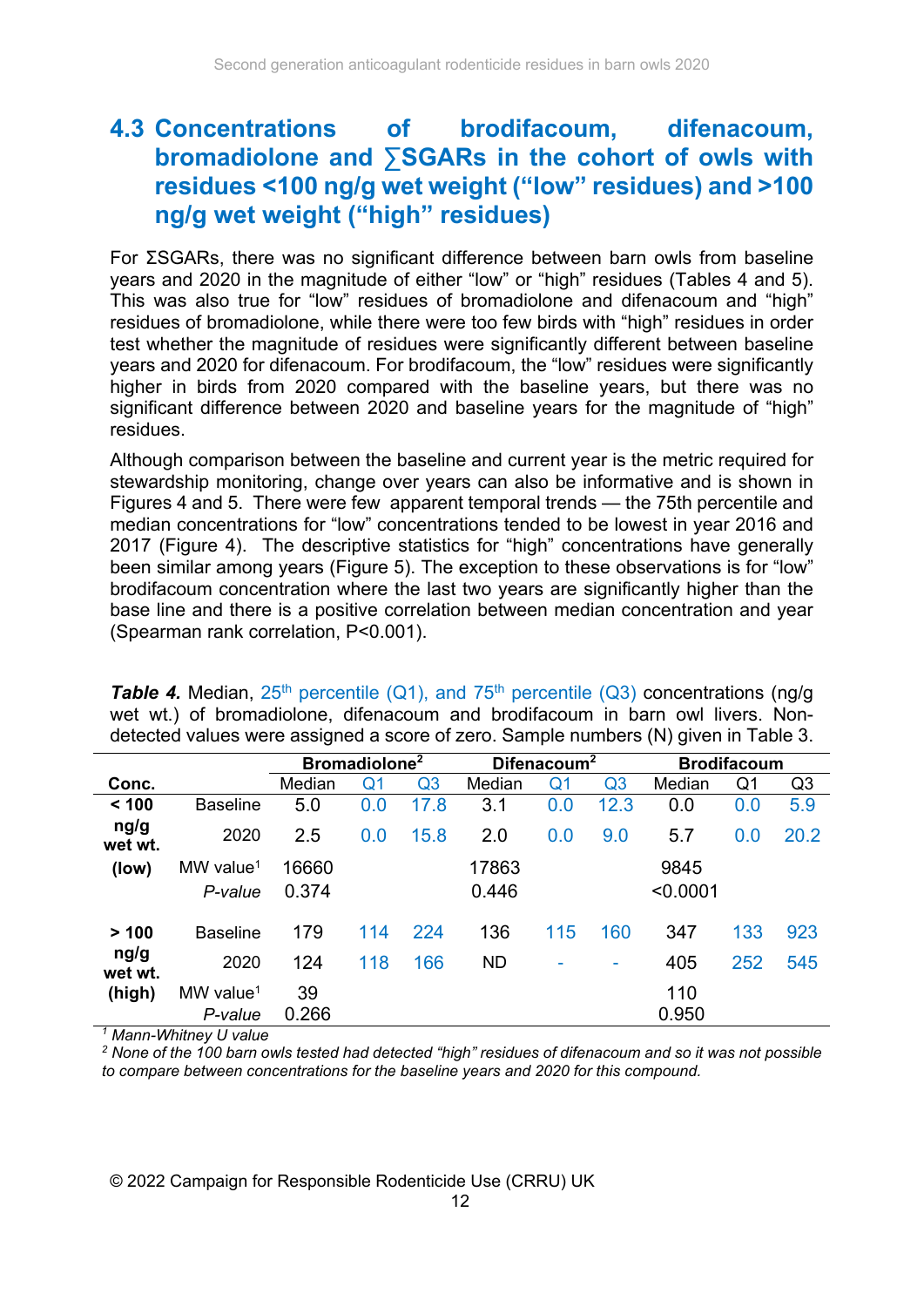**Table 5.** Median, 25<sup>th</sup> percentile (Q1), and 75<sup>th</sup> percentile (Q3) concentrations (ng/g wet wt.) of ∑SGARs in barn owl livers. Non-detected values were assigned a score of zero. Sample numbers (N) given in Table 3.

|                           |                         | <b>Sum SGAR</b> |     |                |  |  |  |  |
|---------------------------|-------------------------|-----------------|-----|----------------|--|--|--|--|
| Conc.                     |                         | Median          | Q1  | Q <sub>3</sub> |  |  |  |  |
| "Low"                     | Baseline                | 15.4            | 2.8 | 38.5           |  |  |  |  |
|                           | 2020                    | 19.5            | 3.8 | 44.8           |  |  |  |  |
|                           | $MW$ value <sup>1</sup> | 11035           |     |                |  |  |  |  |
|                           | P-value                 | 0.361           |     |                |  |  |  |  |
| "High"                    | <b>Baseline</b>         | 171             | 123 | 272            |  |  |  |  |
|                           | 2020                    | 221             | 134 | 446            |  |  |  |  |
|                           | $MW$ value <sup>1</sup> | 751             |     |                |  |  |  |  |
|                           | P-value                 | 0.154           |     |                |  |  |  |  |
| $10.4 - 2.4$ $10.4 - 1.4$ |                         |                 |     |                |  |  |  |  |

*1Mann-Whitney U value*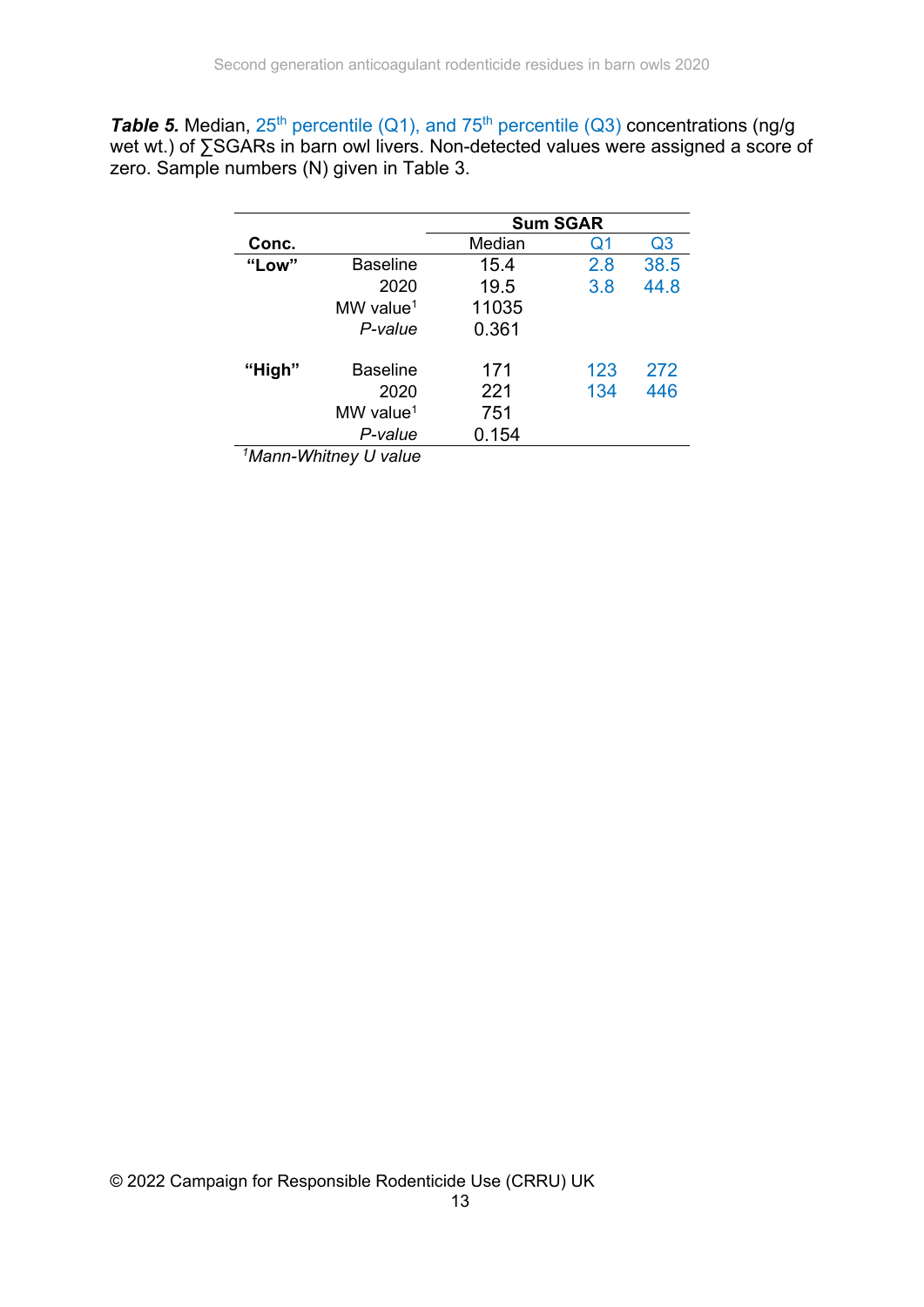

*Figure 4.* Box and whiskers plot of brodifacoum, difenacoum, bromadiolone and ∑SGARs liver concentrations in the cohort of owls with residues <100 ng/g wet weight ("low" residues) found dead in the 2006-2012 (Baseline), and single years 2015 to 2020. Horizontal line, box and whiskers represent median, 25-75<sup>th</sup> quartile range and minimum maximum range, respectively. Statically significant differences between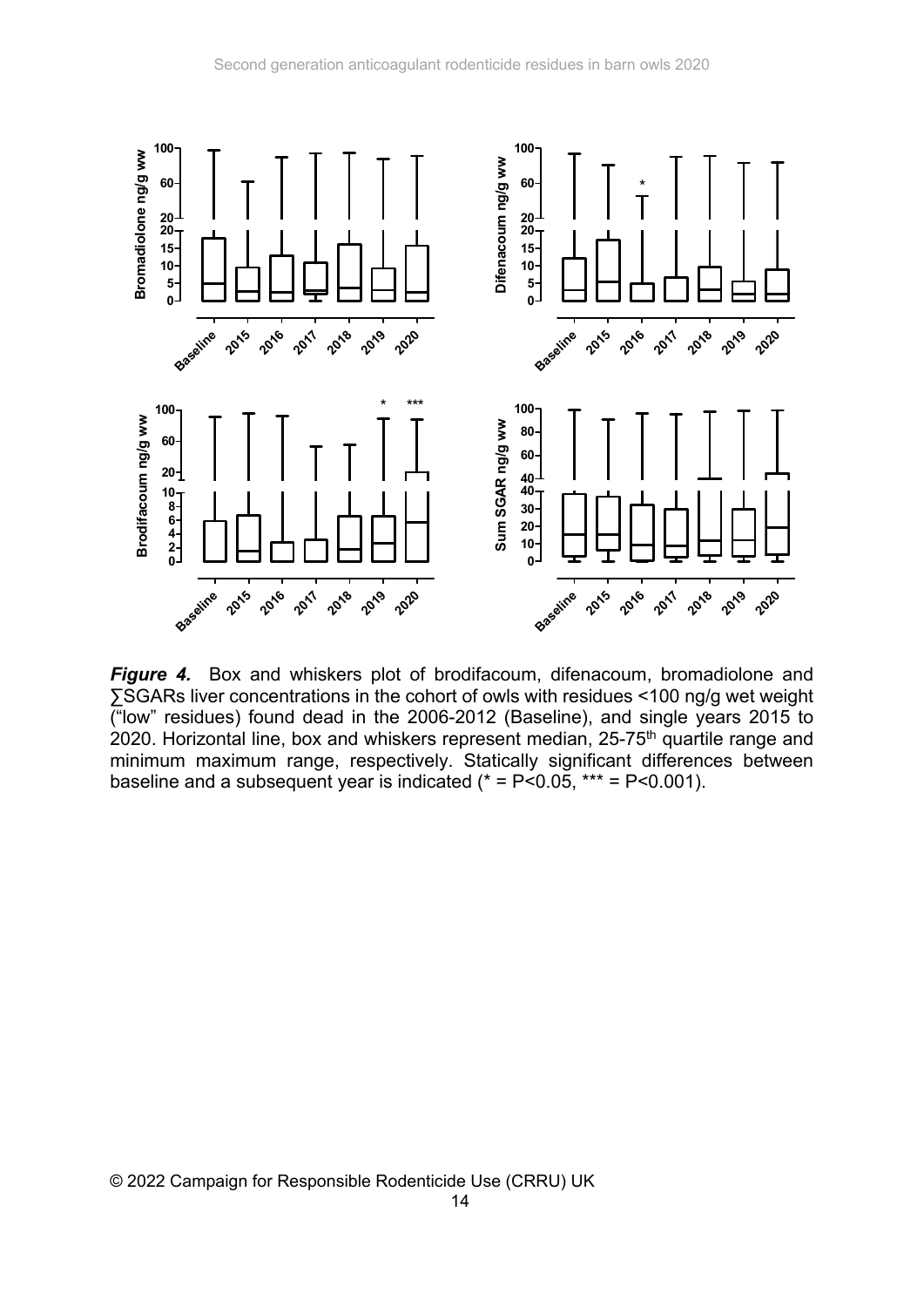

*Figure 5.* Box and whiskers plot of brodifacoum, difenacoum, bromadiolone and ∑SGARs liver concentrations in the cohort of owls with residues >100 ng/g wet weight ("high" residues) found dead in the 2006-2012 (Baseline), and years 2015 to 2020. Horizontal line, box and whiskers represent median, 25-75<sup>th</sup> quartile range and minimum maximum range, respectively. No comparisons with Baseline concentrations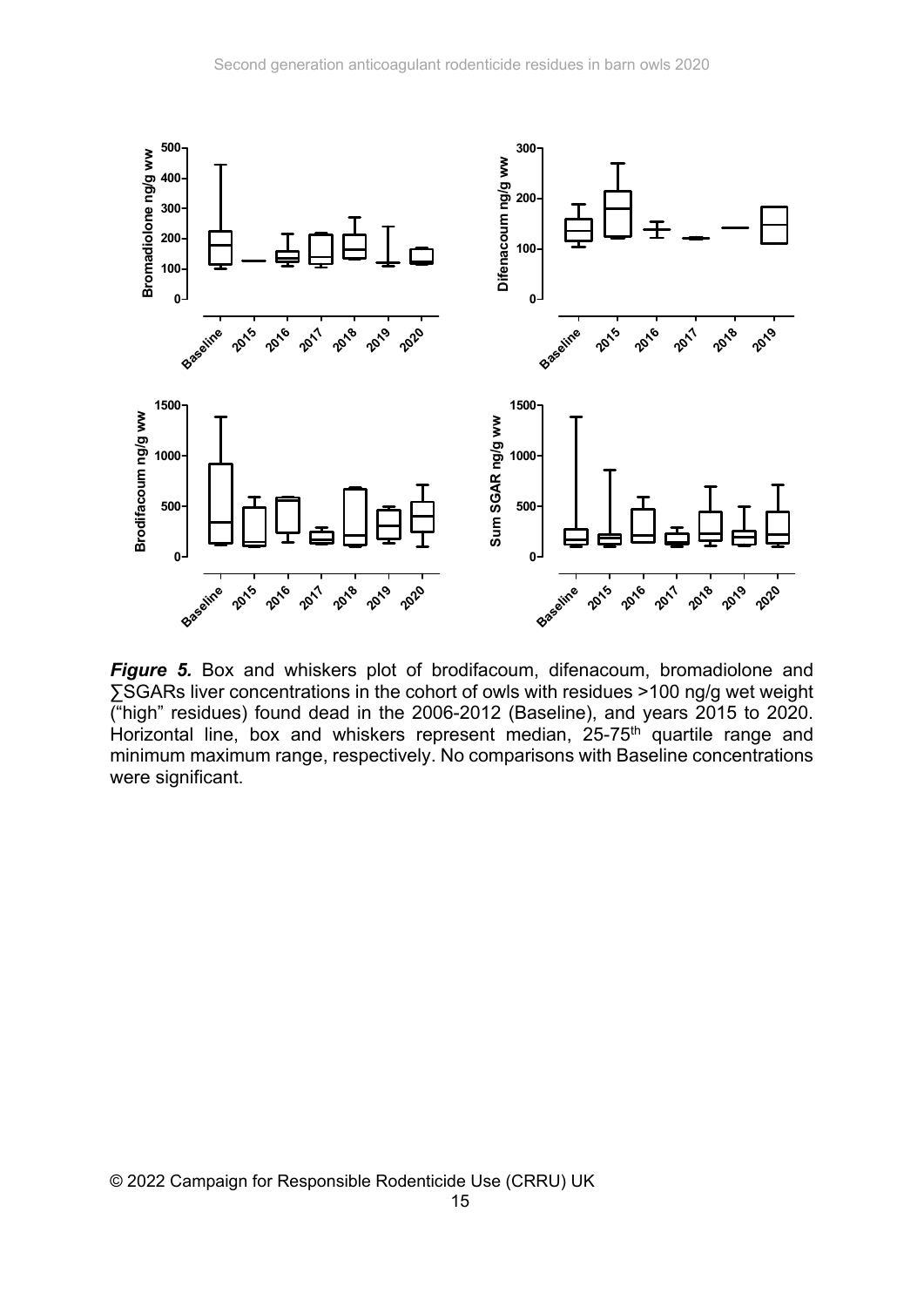### **5 Discussion**

Overall, there were few differences in liver SGAR metrics between barn owls that died in baseline years and those that died in 2020. However the metrics relating to brodifacoum suggest an increase in exposure to this compound in 2020.

The one bird that showed haemorrhaging at necropsy not associated with signs of trauma had a brodifacoum liver concentration of 649 ng/g wet weight, and ∑SGAR liver concentration of 655 ng/g wet weight. Given the necropsy observations and the relatively high SGAR concentration in its liver, it is possible to conclude that SGAR exposure contributed to the death of this bird. However this is only the second incidence of this kind since monitoring for the rodenticide stewardship began in 2016, over which time 500 birds have been analysed in total.

As in baseline years, residues of one or more active ingredients were present in most barn owls in 2020 but most residues (72% for ∑SGARs) were < 100 ng/g wet wt. There were only four statistically significant differences between baseline years and 2020 in terms of prevalence or magnitude of detectable concentrations. These were increased prevalence of difethialone, increased prevalence of brodifacoum and ∑SGARs in the cohort of owls with residues >100 ng/g wet weight ("high" residues), and an increase in median concentrations of brodifacoum residues <100 ng/g wet weight ("low" residues).

The rise in difethialone presence reflects that this SGAR was new to the market in baseline years. Overall, detection rates remain relatively low even in 2020.

As with the 2019 sample, the increase in the concentrations of brodifacoum in the "low" residues cohort partly reflected an increase in the proportion of owls with detectable "low" residues compared with baseline (Fisher's exact test, P<0.0001) with a reciprocal reduction in birds with no brodifacoum detected in their livers. This is consistent with there having been a small rise in exposure to this compound when comparing 2020 with baseline years and is illustrated in Figure 6. It is evident from these metrics and correlation analysis that exposure to brodifacoum may be increasing.

The lack of reductions in SGAR residues in barn owls in 2020 suggests that implementation of stewardship since 2016 has yet to result in a statistically significant reduction in exposure of barn owls to SGARs, and in the case of brodifacoum there is evidence that exposure in increasing.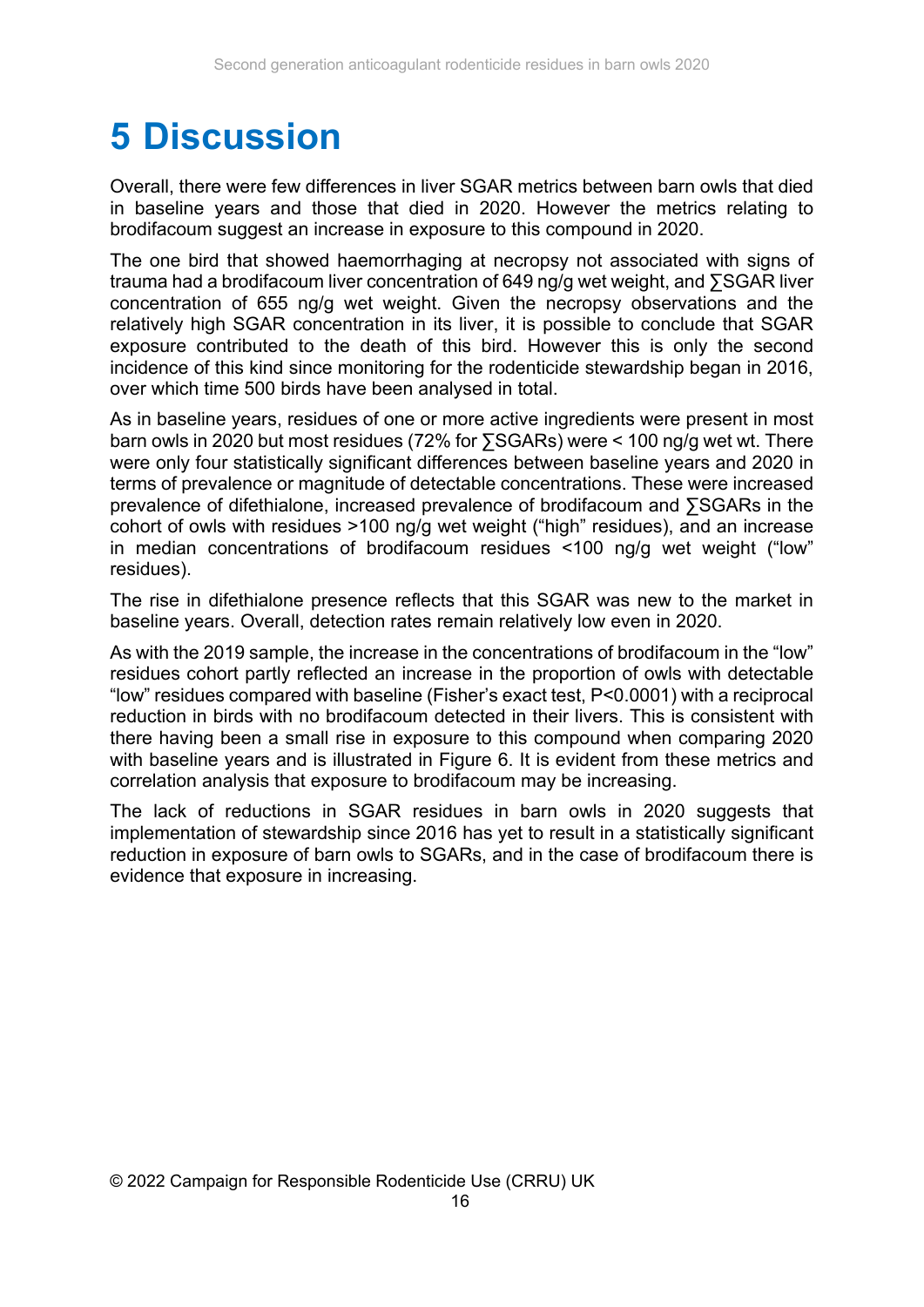

*Figure 6.* Percentage of birds in baseline years and 2020 that had either non-detected, detected but low residues, or detected but high residues of brodifacoum present in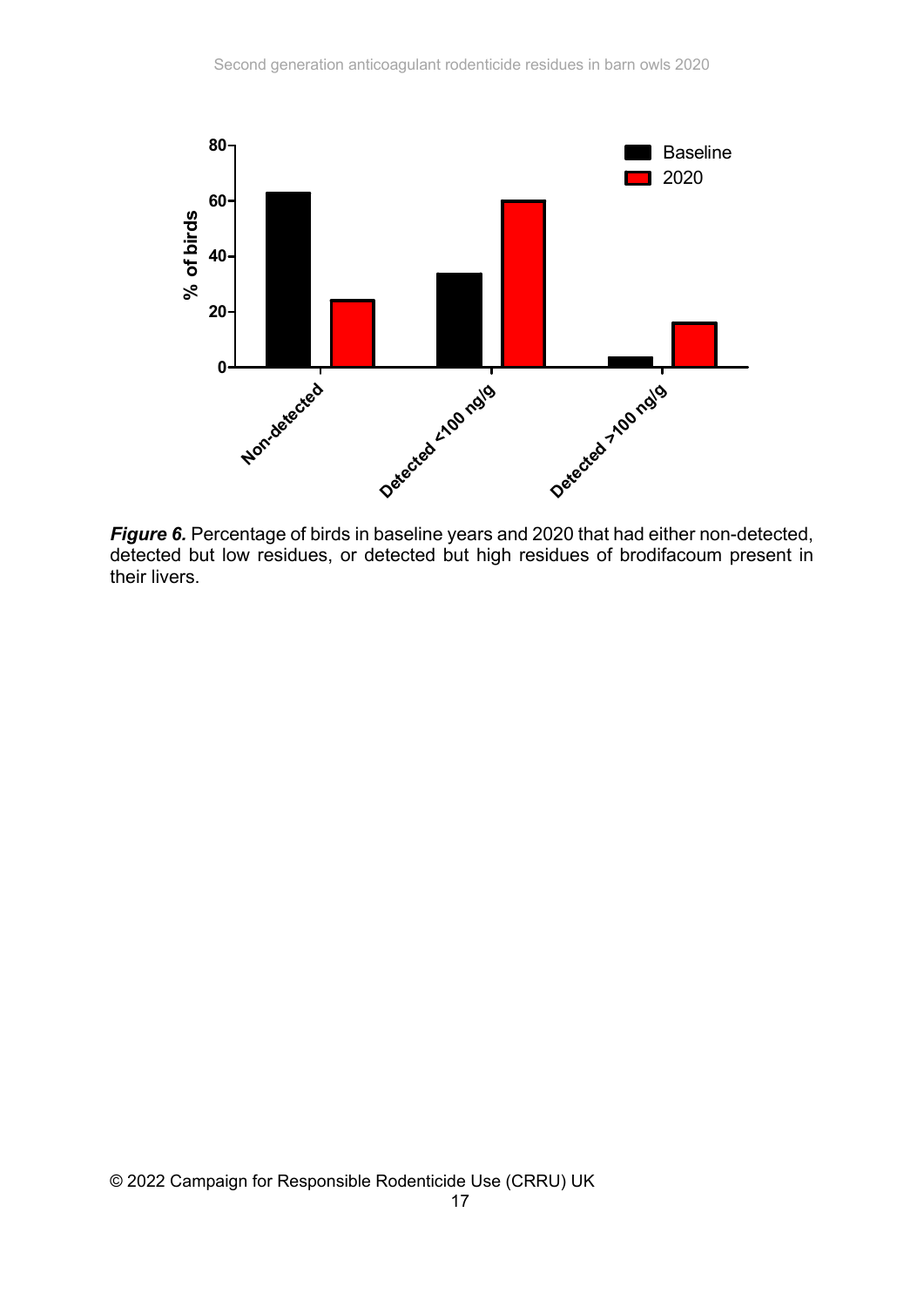### **6 Acknowledgements**

This project was funded by the Campaign for Responsible Rodenticide Use (CRRU) UK.

We thank the Predatory Bird Monitoring Scheme (PBMS) for provision of barn owl livers for analysis. The PBMS collection of owl carcasses was supported by the Natural Environment Research Council award number NE/R016429/1 as part of the UK-SCAPE programme delivering National Capability.

The PBMS is a citizen science project and relies on members of the public to submit bird carcasses to the scheme. Their efforts are key to the success of the PBMS and projects, such as the current one, which are dependent on the samples collected, and we thank all members of the public who have sent in bird carcasses.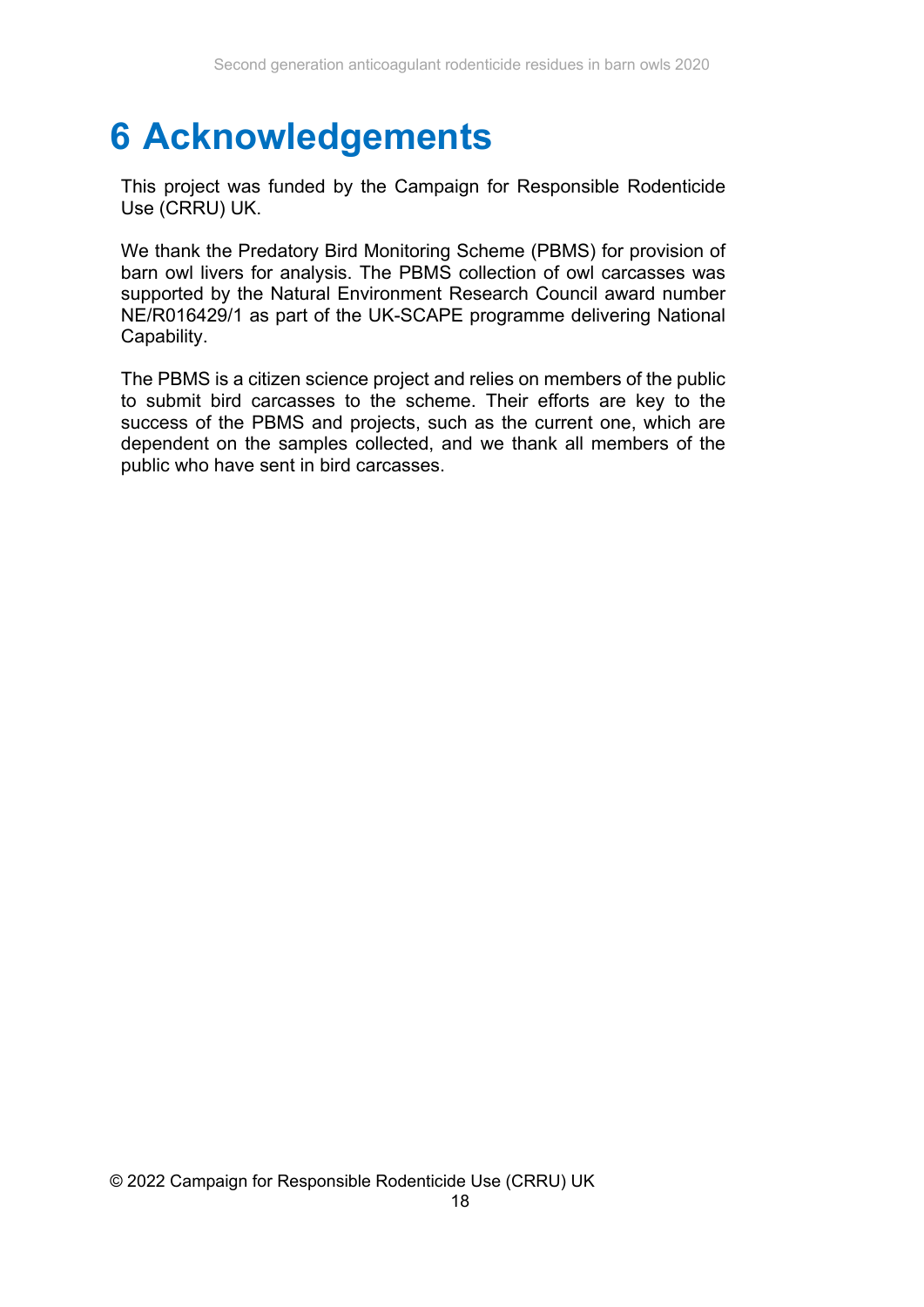# **7 References**

Brakes, C.R., Smith, R.H., 2005. Exposure of non-target small mammals to rodenticides: short-term effects, recovery and implications for secondary poisoning. Journal of Applied Ecology 42, 118-128.

Buckle, A., Prescott, C., Davies, M., Broome, R. (2017) The UK Rodenticide Stewardship Regime. A model for anticoagulant risk mitigation? In: Proceedings of the Ninth International Conference on Urban Pests. Davies, M., Pfeiffer, C., Robinson, W.H. (Eds.). Aston University, Birmingham, 9-12 July 2017. Pp. 165-170. http://www.icup.org.uk/report/ICUP1201.pdf (last accessed 7th November 2019)

Buckle, A., Jones, C., Talavera, M., Prescott, C., 2020. Anticoagulant resistance in rats and mice in the UK – summary report with new data for 2019-20. Vertebrate Pests Unit, The University of Reading, Report No. VPU/20/02. 19 pp. https://www.thinkwildlife.org/downloads/ (last accessed 30th October 2020).

Dowding, C.V., Shore, R.F., Worgan, A., Baker, P.J., Harris, S., 2010. Accumulation of anticoagulant rodenticides in a non-target insectivore, the European hedgehog (Erinaceus europaeus). Environmental Pollution 158, 161-166.

Geduhn, A., Esther, A., Schenke, D., Gabriel, D., Jacob, J., 2016. Prey composition modulates exposure risk to anticoagulant rodenticides in a sentinel predator, the barn owl. Science of the Total Environment 544, 150-157.

Health & Safety Executive, 2012. Consideration of the environmental risk from the use of brodifacoum, flocoumafen, difethialone, difenacoum and bromadiolone. p. 23 http://www.hse.gov.uk/biocides/downloads/er-sgar.pdf (last accessed 7th November 2019).

Hughes, J., Sharp, E., Taylor, M.J., Melton, L., Hartley, G., 2013. Monitoring agricultural rodenticide use and secondary exposure of raptors in Scotland. Ecotoxicology 22, 974-984.

Jones, C., Talavera, M., Buckle, A. and Prescott. C., 2019. Anticoagulant resistance in rats and mice in the UK – summary report with new data for 2019. Vertebrate Pests Unit, The University of Reading, Report No. VPU/19/12. 17 pp. https://www.thinkwildlife.org/download/crru-2019-resistance-reportfinal/?wpdmdl=17815 (last accessed 7th November 2019).

Lόpez-Perea J.J. & Mateo R. 2018. Secondary exposure to anticoagulant rodenticides and effects on predators, in: N.W. van den Brink, N.W., Elliott, J.E., Shore, R.F., Rattner B.A. (Eds.), Anticoagulant Rodenticides and Wildlife, Springer International Publishing AG, Switzerland, pp. 159-193.

McDonald, R.A., Harris, S., Turnbull, G., Brown, P., Fletcher, M., 1998. Anticoagulant rodenticides in stoats (Mustela erminea) and weasels (Mustela nivalis) in England. Environmental Pollution 103, 17-23.

Newton, I., Shore, R.F., Wyllie, I., Birks, J.D.S., Dale, L., 1999. Empirical evidence of side-effects of rodenticides on some predatory birds and mammals, in: Cowan, D.P., Feare, C.J. (Eds.), Advances in vertebrate pest management. Filander Verlag, Fürth, pp. 347-367.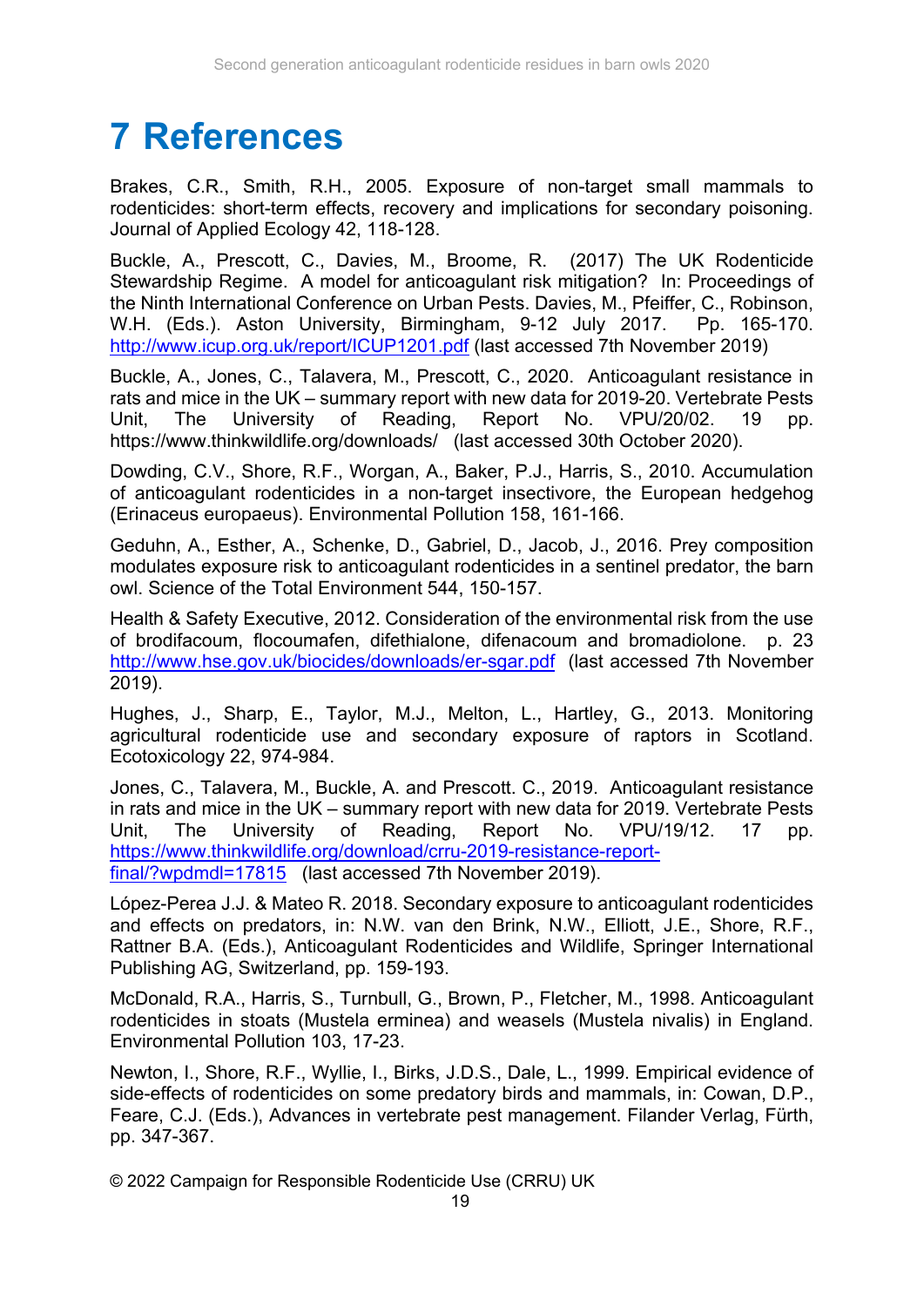Prescott, C.V., Buckle, A.P., Shawyer, C. R. 2019. The breeding performance of Barn Owl populations in five regions of the United Kingdom – 2018 data Set. Vertebrate Pests Unit, The University of Reading, Report No. VPU/19/11. 22 pp. https://www.thinkwildlife.org/download/barn-owl-monitoring-survey-2018-finalreport/?wpdmdl=17823 (last accessed 7th November 2019).

Rattner, B.A., Lazarus, R.S., Elliott, J.E., Shore, R.F., van den Brink, N., 2014. Adverse Outcome Pathway and Risks of Anticoagulant Rodenticides to Predatory Wildlife. Environmental Science & Technology 48, 8433-8445.

Ruiz-Suárez, N., Melero, Y., Giela, A., Henríquez-Hernández, L.A., Sharp, E., Boada, L.D., Taylor, M.J., Camacho, M., Lambin, X., Luzardo, O.P., Hartley, G., 2016. Rate of exposure of a sentinel species, invasive American mink (Neovison vison) in Scotland, to anticoagulant rodenticides. Science of the Total Environment. 569-570, 1013-1021.

Sainsbury, K.A., Shore, R.F., Schofield, H., Croose, E., Pereira, M.G., Sleep, D., Kitchener, A.C., Hantke, G., McDonald, R.A. 2018. A long-term increase in secondary exposure to anticoagulant rodenticides in European polecats Mustela putorius in Great Britain. Environmental Pollution 236, 689-698.

Shore, R.F., Birks, J.D.S., Afsar, A., Wienburg, C.L., Kitchener, A.C., 2003a. Spatial and temporal analysis of second-generation anticoagulant rodenticide residues in polecats (Mustela putorius) from throughout their range in Britain, 1992-1999. Environmental Pollution 122, 183-193.

Shore, R.F., Fletcher, M.R., Walker, L.A., 2003b. Agricultural pesticides and mammals in Britain, in: Tattersall, F.H., Manley, W.J. (Eds.), Conservation and conflict: mammals and farming in Britain. Linnean Society Occasional Publication No. 4. The Linnean Society, London, pp. 37-50.

Shore, R.F., Malcolm, H.M., McLennan, D., Turk, A., Walker, L.A., Wienburg, C.L., Burn, A.J., 2006. Did Foot and Mouth Disease control operations affect rodenticide exposure in raptors? Journal of Wildlife Management 70, 588-593.

Shore, R.F., Pereira M.G., Potter, E.D., Walker, L.A., 2015. Monitoring rodenticide residues in wildlife, in: Buckle, A.P., Smith, R.H. (Eds.), Rodent pests and their Control, 2nd edition. CAB International, Wallingford, pp. 346-365.

Shore, R.F., Walker, L.A., Potter, E.D., Pereira, G., 2016. Second generation anticoagulant rodenticide residues in barn owls 2015., CEH contract report to the Campaign for Responsible Rodenticide Use (CRRU) UK. Centre for Ecology and Hydrology, Lancaster, UK, p. 17. http://pbms.ceh.ac.uk/sites/pbms.ceh.ac.uk/files/stewardship-2015-owls\_0.pdf (last accessed 7th November 2019).

Shore, R.F., Walker, L.A., Potter,, E.D., Pereira, M.G., Sleep, D., Thompson, N.J., Hunt, A. 2017. Second generation anticoagulant rodenticide residues in barn owls 2017. CEH contract report to the Campaign for Responsible Rodenticide Use (CRRU) UK, 21 pp. http://pbms.ceh.ac.uk/sites/pbms.ceh.ac.uk/files/stewardship-2016 owls.pdf (last accessed 7th November 2019).

Shore, R.F., Walker, L.A., Potter, E.D., Chaplow, J.S., Pereira, M.G., Sleep, D., Hunt, A. 2019. Second generation anticoagulant rodenticide residues in barn owls 2018. CEH contract report to the Campaign for Responsible Rodenticide Use (CRRU) UK,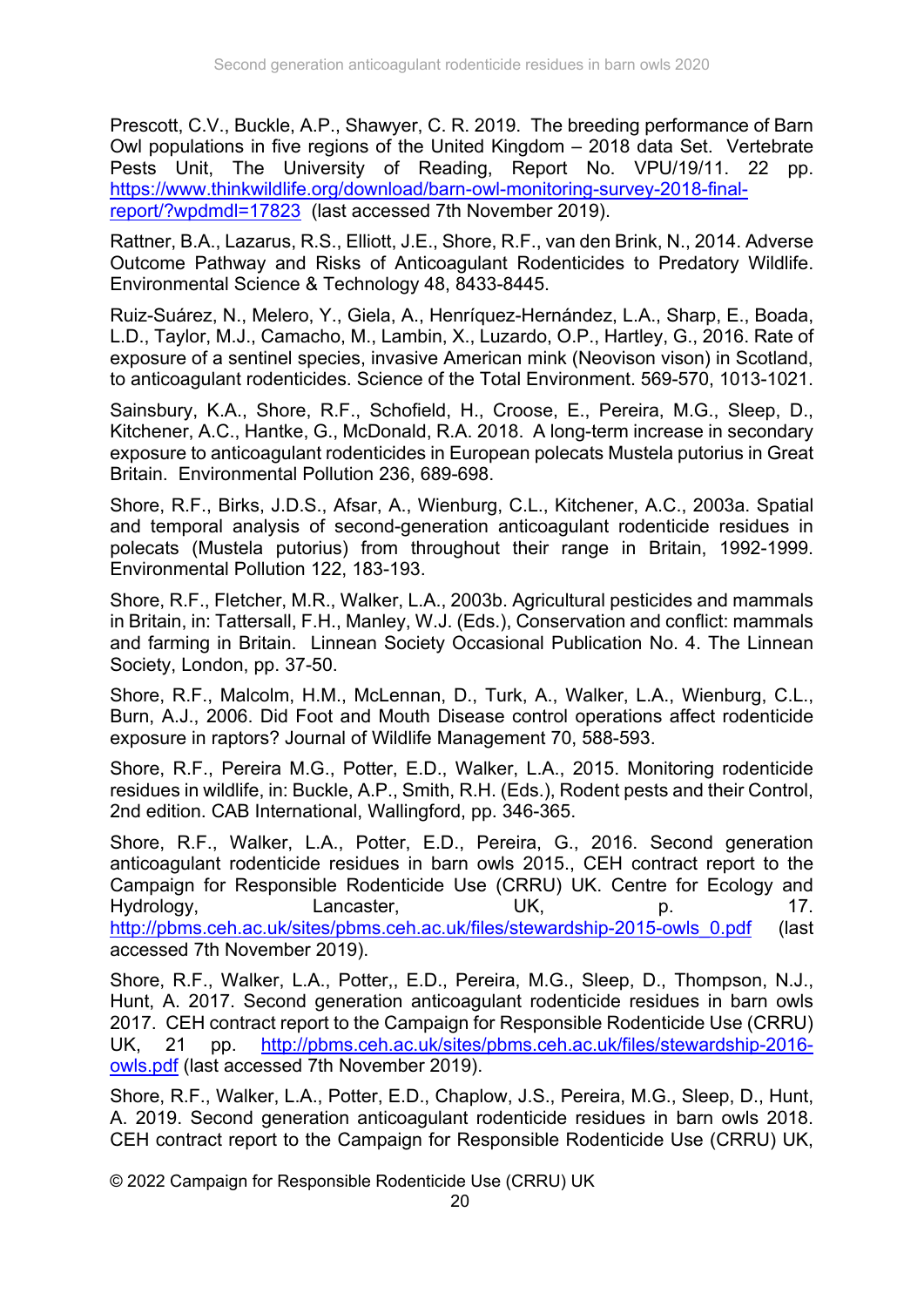pp. 24 https://pbms.ceh.ac.uk/sites/default/files/stewardship-2018-owls\_FINAL.pdf (last accessed 29th September 2019)

Smith, R.H., Shore, R.F. 2015. Environmental impacts of rodenticides. Chapter 16 in Rodent Pests and their Control, 2nd Edition, (Buckle, AP, Smith RH eds) CAB International, Wallingford, Oxon, UK. pp 330-345.

Stanbury, A., Eaton, M., Aebischer, N., Balmer, D., Brown, A., Douse, A., Lindley, P., McCulloch, N., Noble, D., and Win I. 2021. The status of our bird populations: the fifth Birds of Conservation Concern in the United Kingdom, Channel Islands and Isle of Man and second IUCN Red List assessment of extinction risk for Great Britain. British Birds 114: 723-747.

Toms, M.P., Crick, H.Q.P., Shawyer C.R. 2001. The status of breeding Barn Owls Tyto alba in the United Kingdom 1995-1997. Bird Study 48, 23-37.

Tosh, D.G., McDonald, R.A., Bearhop, S., Llewellyn, N.R., Montgomery, W.I., Shore, R.F., 2012. Rodenticide exposure in wood mouse and house mouse populations on farms and potential secondary risk to predators. Ecotoxicology 21, 1325-1332.

Walker, L.A., Chaplow, J.S., Moeckel, C., Pereira, M.G., Potter, E., Shore, R.F., 2014. Anticoagulant rodenticides in predatory birds 2012: a Predatory Bird Monitoring Scheme (PBMS) report. Centre for Ecology & Hydrology, Lancaster, UK p. 18. https://wiki.ceh.ac.uk/download/attachments/134414860/PBMS%134414820Report% 134414820Rodentocide%134202012.pdf?version=134414861&modificationDate=14 02491816000&api=v140249181600 (last accessed 7th November 2019).

Walker, L.A., Shore, R.F., Turk, A., Pereira, M.G., Best, J., 2008a. The Predatory Bird Monitoring Scheme: Identifying chemical risks to top predators in Britain. Ambio 37, 466-471.

Walker, L.A., Turk, A., Long, S.M., Wienburg, C.L., Best, J., Shore, R.F., 2008b. Second generation anticoagulant rodenticides in tawny owls (Strix aluco) from Great Britain. Science of the Total Environment 392, 93-98.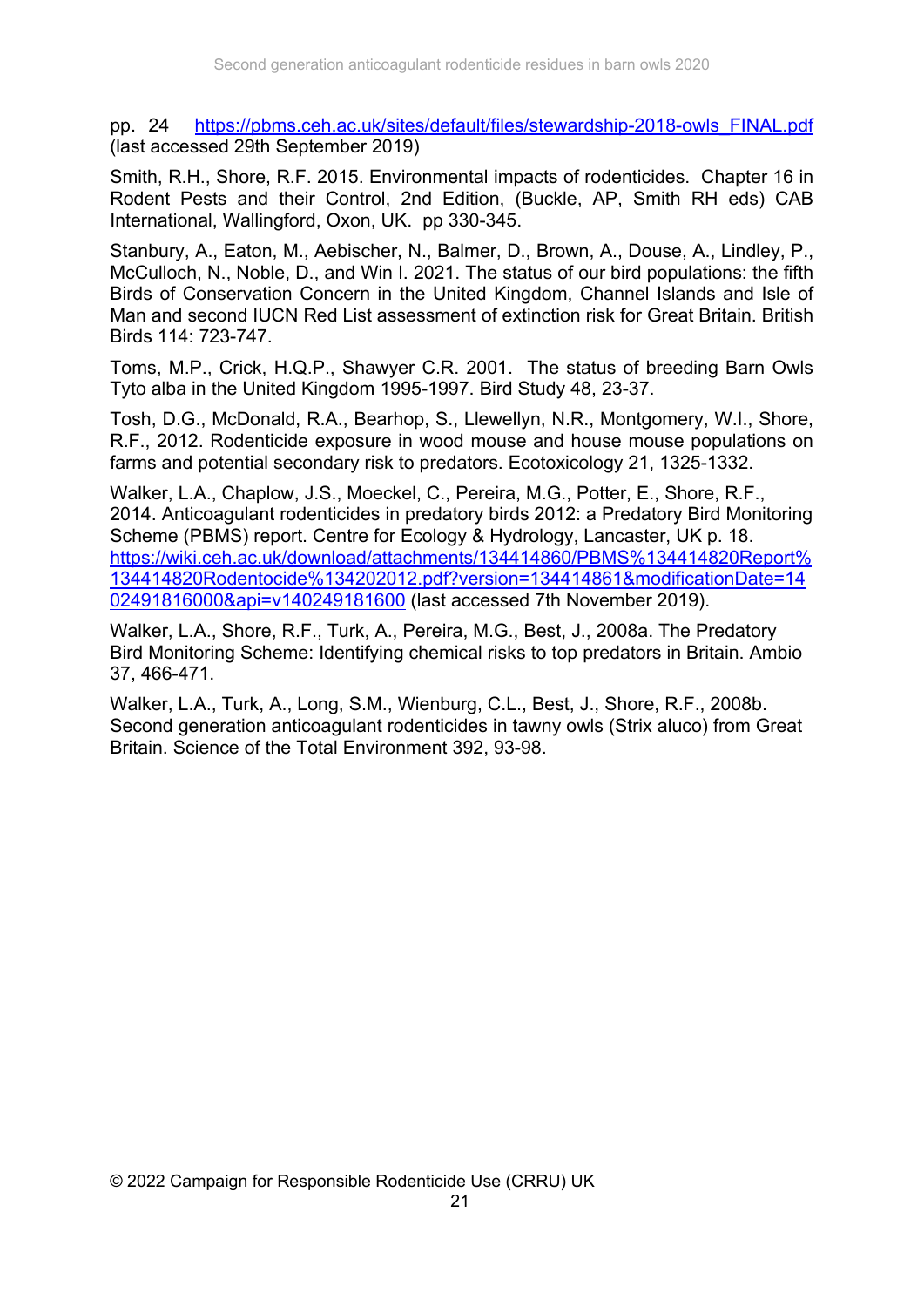## **Appendix 1 – Analytical method for determination of SGARs in liver tissues**

A sub sample (0.25g) of each liver was thawed, weighed accurately, ground and dried with anhydrous sodium sulfate. Each sample was spiked with labelled standards (d<sup>5</sup>-Bromodialone, and d<sup>4</sup>- Brodifacoum, QMx). Chloroform: acetone (1:1 v/v) was added to each sample and the samples were thoroughly mixed using a vortex.

Samples were extracted on a mechanical shaker (Stuart SF1, Bibby Scientific) for 1h, then centrifuged at 5000 rpm for 5 minutes and the supernatant was transferred to a clean tube. This process was repeated with clean solvent, but the second time, samples were on the mechanical shaker for only 30 minutes. The combined extract was evaporated to dryness using nitrogen, re-dissolved in chloroform:acetone (1:1; v/v) and filtered (0.2 mm Polytetrafluoroethylene, PTFE, filter). The filtered sample was evaporated to dryness and re – dissolved in acetone: Dichloromethane(1:23; v/v).

The sample was re-filtered (0.2 mm PTFE filter) and then cleaned using automated size exclusion chromatography (Agilent 1200 HPLC system). The clean extract was evaporated and the residue was re-suspended in chloroform:acetone:acetonitrile (1:1:8; v/v). The extract was further cleaned using solid phase extraction cartridges (ISOLUTE® SI 500mg, 6ml). The cartridges were washed with methanol and activated with acetonitrile. The samples were eluted with acetonitrile and this solvent was then exchanged for the mobile phase.

Analysis was performed using a 'Ultimate 3000' HPLC coupled to a triple quadrupole 'Quantum Ultra TSQ' mass spectrometer (Thermo Fisher Scientific, Hemel Hemsptead; UK) interfaced with an ion max source in Atmospheric Pressure Chemical Ionisation mode (APCI) with negative polarity and operated with Xcalibur software™ (V.2.0.7.). Analyte separation (10 µL injection volume) was performed on a Hypersil Gold column (Thermo, 1.9 µm particle size, 50 mm x 2.1mm I.D.) using a H2O:methanol mobile phase gradient.

The analytes were eluted from the column using a programme which mixed different ratios of mobile phase, A: 0.77 g/L ammonium acetate in water and mobile phase B: 0.77 g/L ammonium acetate in methanol at a rate of 0.3 ml min<sup>-1</sup>. Gradient elution started from 70% for mobile phase A. For mobile phase B is started at 30%, increased to 60% after 2 min and held until 6 min; it was then ramped to 70% at 8.5 min and finally to 100% at 12 min, held for 1 min and then returned to starting conditions.

MS/MS was performed in single reaction mode (SRM) using APCI in the negative mode, and characteristic ion fragments were monitored for each compound. Argon was used as the collision gas. Chromatographic peaks were integrated using Xcalibur<sup>™</sup> which was also used to generate linear calibration curves with R2>0.99.

For quality control and assurance, in each batch a blank and in house QC were used. The performance of the method was assessed in terms of the limit of detection (LOD), recovery of the internal standards for the analytes and linearity. The rodenticides standards (Dr Ehrenstorfer) were matrix matched. Recovery for the total procedure was calculated using the labelled standards.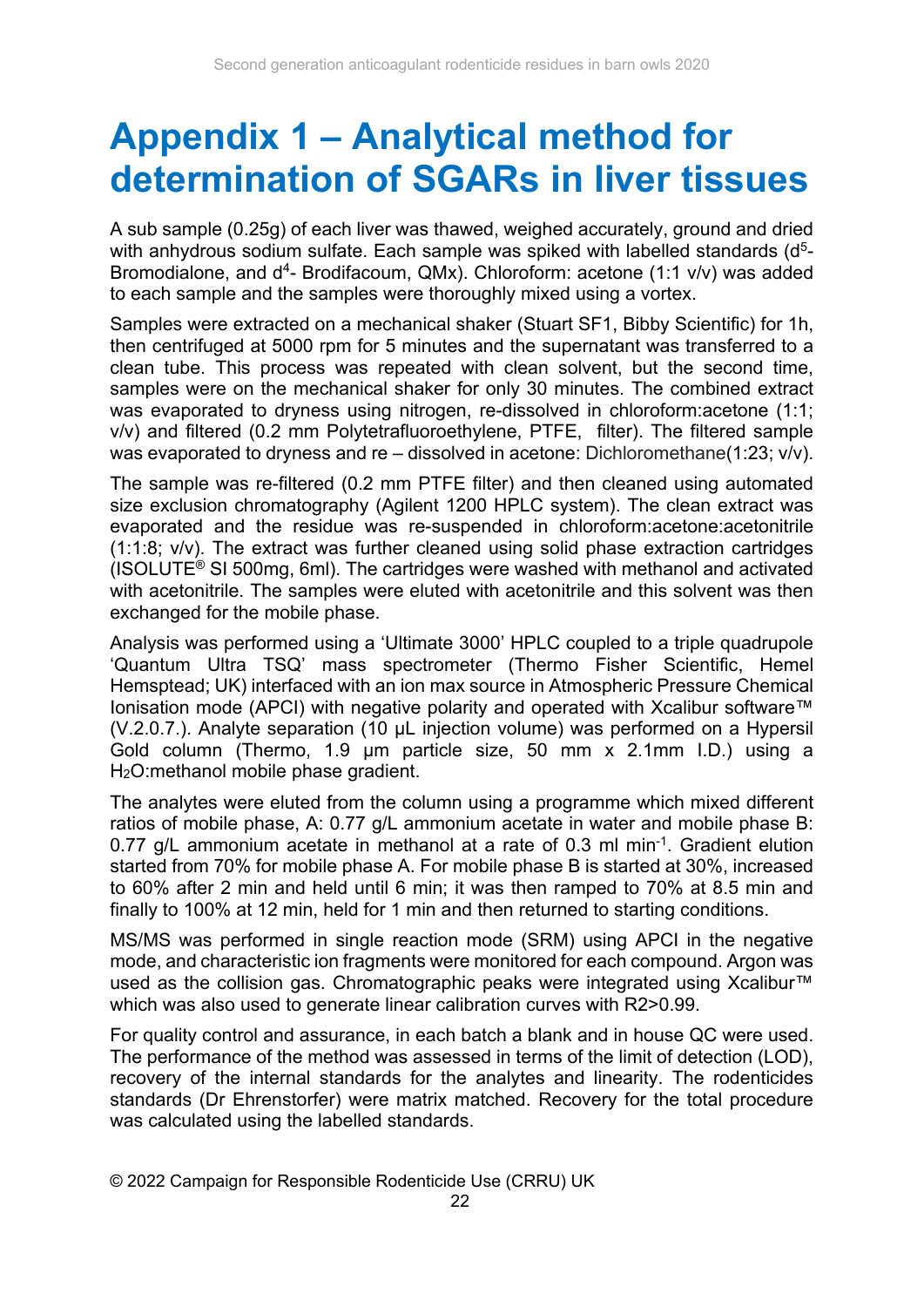Limits of detection (LoD) were 1.5 ng/g wet wt. for all compounds except for difethialone that had a LoD of 3.0 ng/g wet wt. Each liver sample was spiked with deuterated bromadiolone and brodifacoum and the mean  $(\pm$  SD) recovery for deuterated bromadiolone and brodifacoum that was added to each of the 100 samples was 79.6±6.8 and 78.4±5.8%, respectively.